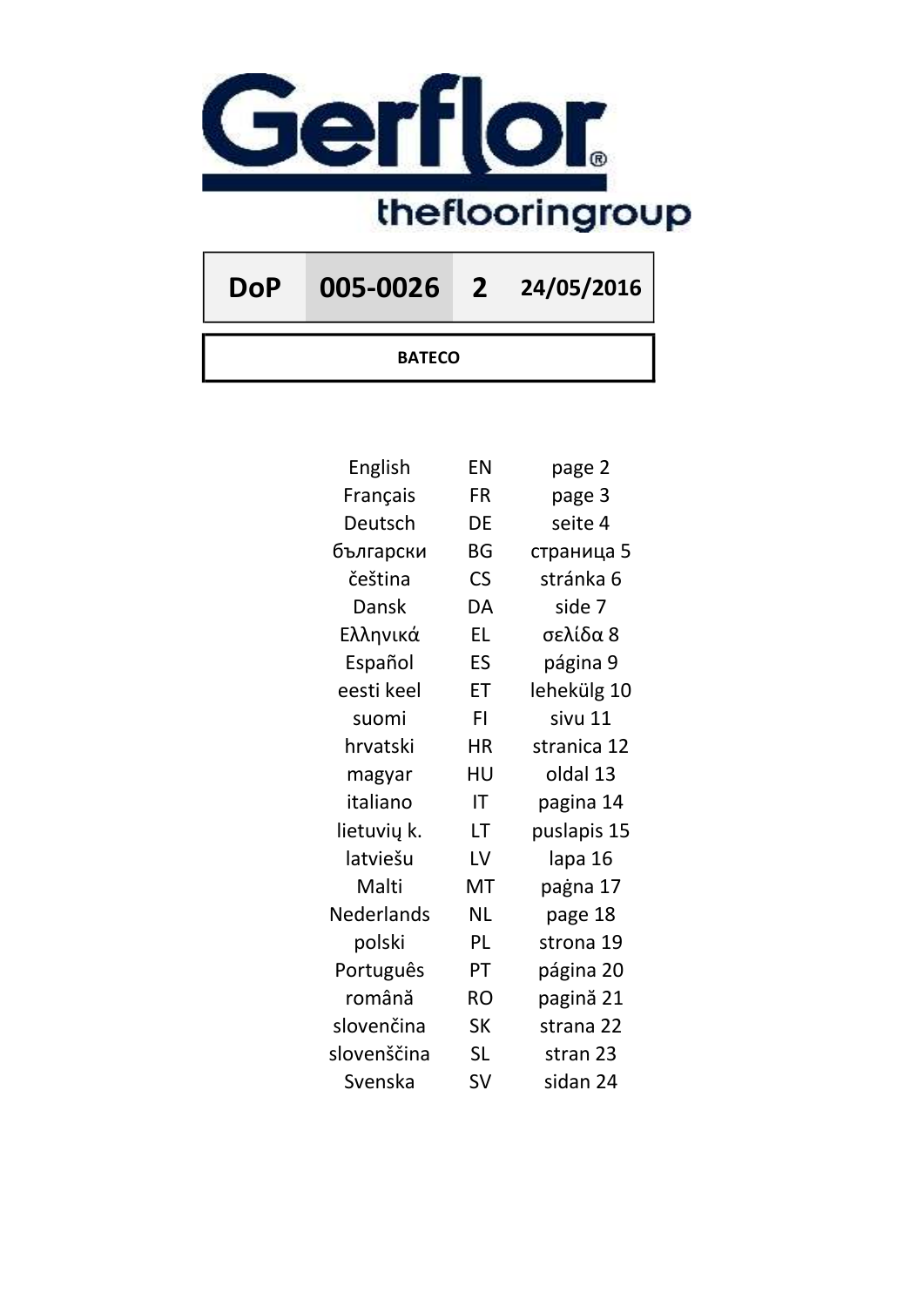

| <b>DECLARATION OF PERFORMANCE</b>                                                           |                                   |              |                   |                  |  |
|---------------------------------------------------------------------------------------------|-----------------------------------|--------------|-------------------|------------------|--|
|                                                                                             | <b>No</b><br>005-0026             | $\mathbf{2}$ | 24/05/2016        | EN               |  |
| 1. Unique identification code of the product-type:<br><b>BATECO</b>                         |                                   |              |                   |                  |  |
| H374-H375-HM06-HM12                                                                         |                                   |              |                   |                  |  |
| 2. Intended use/es:                                                                         |                                   |              |                   |                  |  |
| Floor covering for internal use                                                             |                                   |              |                   |                  |  |
| 3. Manufacturer:<br>GERFLOR - 50 Cours de la République - 69627 Villeurbanne Cedex - France |                                   |              |                   |                  |  |
| 4. System/s of AVCP:                                                                        |                                   |              |                   |                  |  |
| System $3 \rightarrow$ characteristics A and C                                              |                                   |              |                   |                  |  |
| System 4 $\rightarrow$ other characteristics                                                |                                   |              |                   |                  |  |
| 5. Harmonised standard:                                                                     |                                   |              |                   |                  |  |
| EN 14041 : 2004                                                                             |                                   |              |                   |                  |  |
| Notified body/ies:                                                                          |                                   |              |                   |                  |  |
| 0071 - LNE                                                                                  | performed and issued test reports |              | characteristic A: | F061521-CEMATE/2 |  |

6. Declared performance/s:

| <b>Essential characteristics</b>     | <b>Performances</b>  |  | <b>Harmonised</b><br>technical<br>specification |
|--------------------------------------|----------------------|--|-------------------------------------------------|
| <b>A</b> - Reaction to fire          | Bfl s1 - LCS         |  |                                                 |
| <b>B</b> - Content of PCP            | <b>NPD</b>           |  |                                                 |
| C - Emissions of formaldehyde (HCHO) | E <sub>1</sub>       |  |                                                 |
| D - Water tightness                  | <b>NPD</b>           |  | EN 14041 : 2004                                 |
| E - Slip resistance                  | <b>DS</b>            |  |                                                 |
| <b>F - Electrical behaviour</b>      | $<$ 2 kV             |  |                                                 |
| G - Thermal conductivity             | $0,25$ W/m $\cdot$ K |  |                                                 |

The performance of the product above is in conformity with the set of declared performance/s. This declaration of performance is issued, in accordance with the regulation (UE) No.305/2011, under the sole responsibility of the manufacturer identified above.

Signed for and on behalf of the manufacturer by :

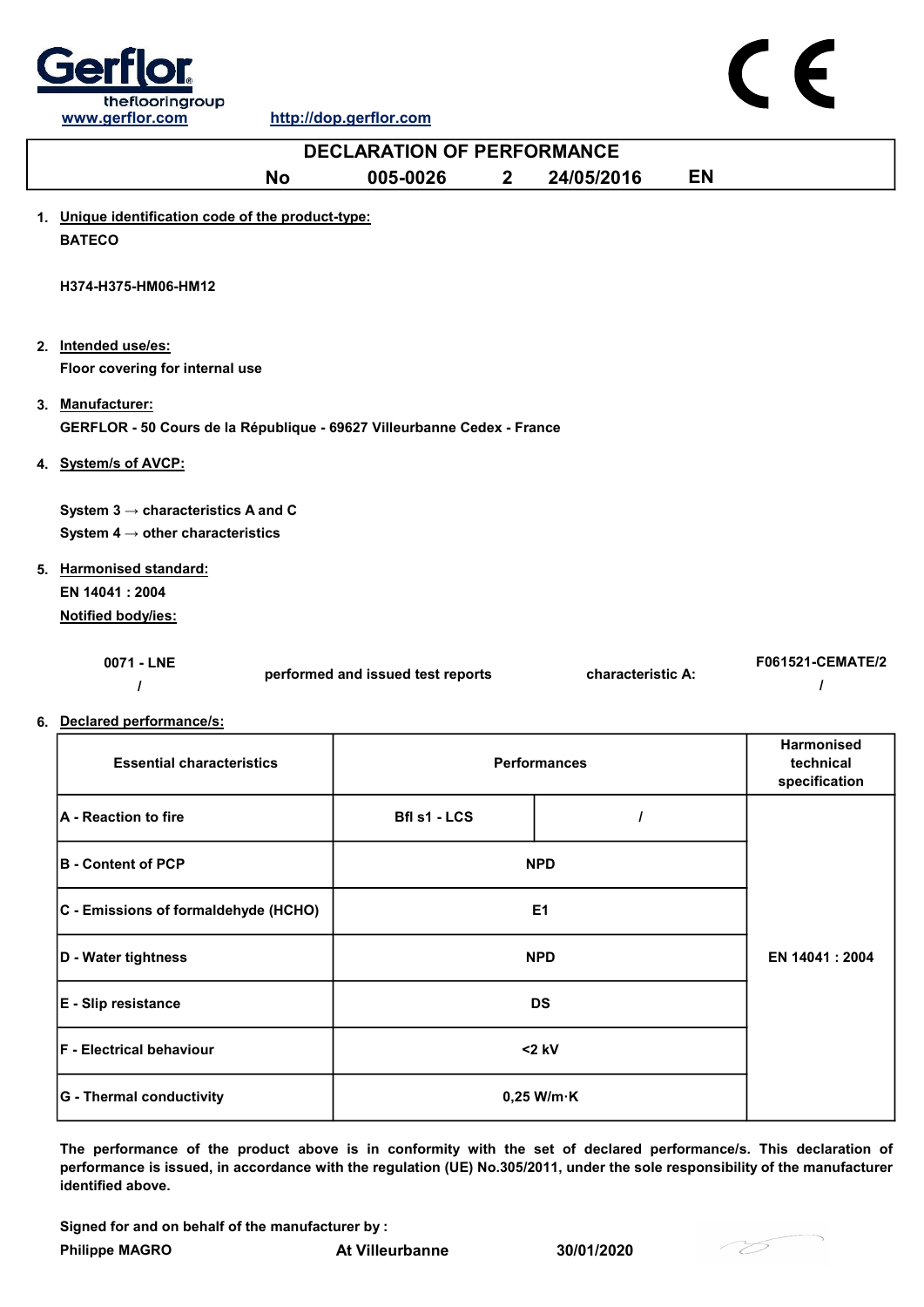



| <b>DECLARATION DES PERFORMANCES</b>                                                                |                                          |              |                     |           |                                                    |
|----------------------------------------------------------------------------------------------------|------------------------------------------|--------------|---------------------|-----------|----------------------------------------------------|
| <b>No</b>                                                                                          | 005-0026                                 | $\mathbf{2}$ | 24/05/2016          | <b>FR</b> |                                                    |
| 1. Code d'identification unique du produit type:<br><b>BATECO</b>                                  |                                          |              |                     |           |                                                    |
| H374-H375-HM06-HM12                                                                                |                                          |              |                     |           |                                                    |
| 2. Usage(s) prévu(s):<br>Revêtement de sol pour usage interne                                      |                                          |              |                     |           |                                                    |
| 3. Fabricant:<br>GERFLOR - 50 Cours de la République - 69627 Villeurbanne Cedex - France           |                                          |              |                     |           |                                                    |
| 4. Système(s) d'évaluation et de vérification de la constance des performances:                    |                                          |              |                     |           |                                                    |
| Système 3 $\rightarrow$ caractéristiques A et C<br>Système 4 $\rightarrow$ autres caractéristiques |                                          |              |                     |           |                                                    |
| 5. Norme harmonisée:                                                                               |                                          |              |                     |           |                                                    |
| EN 14041 : 2004                                                                                    |                                          |              |                     |           |                                                    |
| Organisme(s) notifié(s):                                                                           |                                          |              |                     |           |                                                    |
| 0071 - LNE                                                                                         | a réalisé et délivré le rapport d'essais |              | caractéristique A:  |           | <b>F061521-CEMATE/2</b>                            |
| 6. Performance(s) déclarée(s):                                                                     |                                          |              |                     |           |                                                    |
| Caractéristiques essentielles                                                                      |                                          |              | <b>Performances</b> |           | <b>Spécifications</b><br>techniques<br>harmonisées |
| A - Réaction au feu                                                                                | Bfl s1 - LCS                             |              | I                   |           |                                                    |
| <b>B</b> - Teneur en PCP                                                                           |                                          |              | <b>NPD</b>          |           |                                                    |
| C - Émissions de formaldéhyde (HCHO)                                                               |                                          |              | E <sub>1</sub>      |           |                                                    |
| D - Étanchéité à l'eau                                                                             |                                          |              | <b>NPD</b>          |           | EN 14041 : 2004                                    |
| E - Résistance au glissement                                                                       |                                          |              | <b>DS</b>           |           |                                                    |

Les performances du produit identifié ci-dessus sont conformes aux performances déclarées. Conformément au règlement (UE) no 305/2011, la présente déclaration des performances est établie sous la seule responsabilité du fabricant mentionné ci-dessus.

Signé pour le fabricant et en son nom par:

G - Conductivité thermique **CONTENT CONSUMER SET AN AUTOMOTIVE CONTENT** O.25 W/m·K

F - Comportement électrique <2 kV

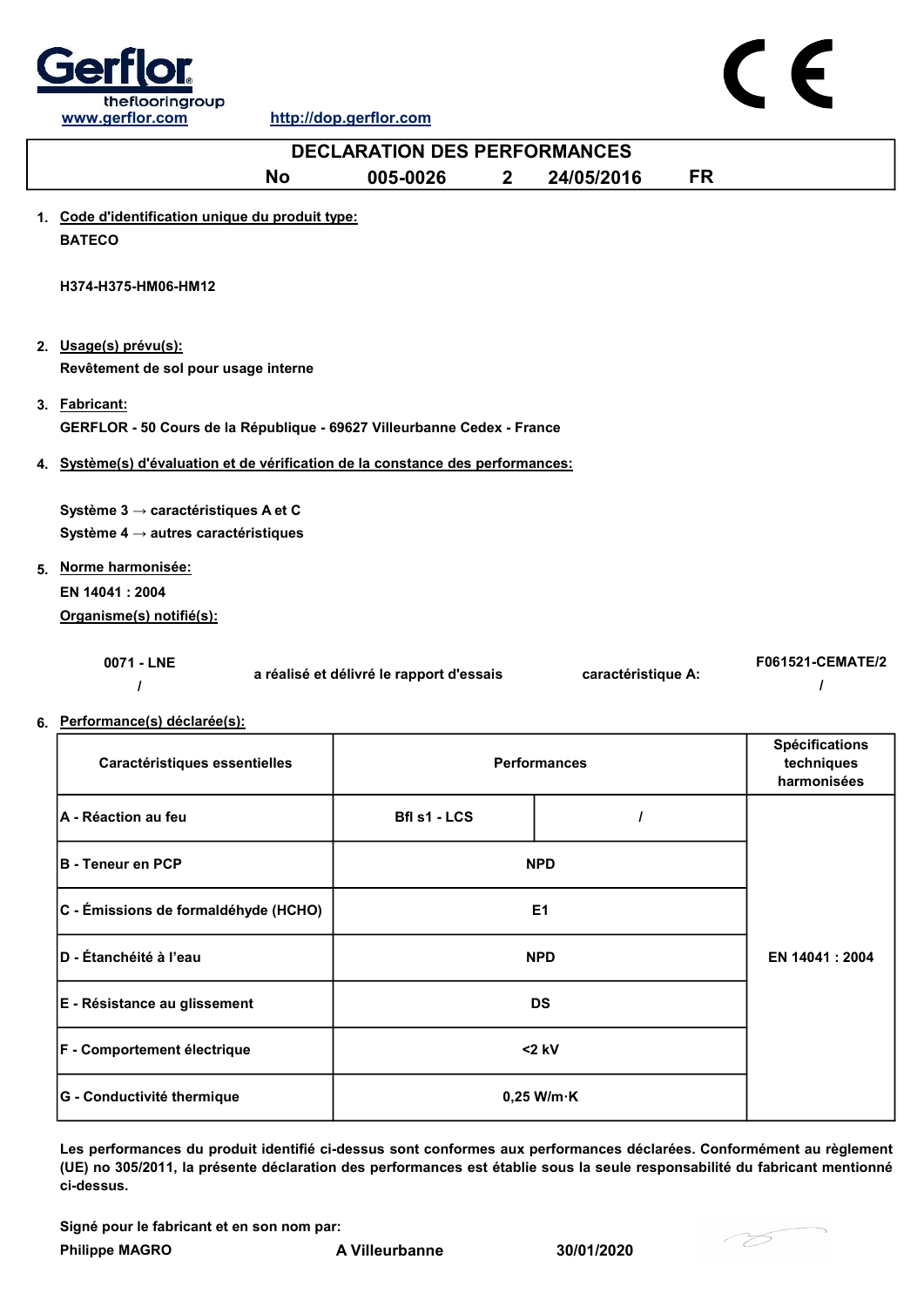

|    | www.gerflor.com                                                                           | http://dop.gerflor.com          |                |                       |    |                                                     |
|----|-------------------------------------------------------------------------------------------|---------------------------------|----------------|-----------------------|----|-----------------------------------------------------|
|    |                                                                                           | LEISTUNGSERKLÄRUNG              |                |                       |    |                                                     |
|    | <b>No</b>                                                                                 | 005-0026                        | 2 <sup>1</sup> | 24/05/2016            | DE |                                                     |
|    | 1. Eindeutiger Kenncode des Produkttyps:<br><b>BATECO</b>                                 |                                 |                |                       |    |                                                     |
|    | H374-H375-HM06-HM12                                                                       |                                 |                |                       |    |                                                     |
|    | 2. Verwendungszweck(e):<br>Bodenbeläge für Innenanwendung                                 |                                 |                |                       |    |                                                     |
|    | 3. Hersteller:<br>GERFLOR - 50 Cours de la République - 69627 Villeurbanne Cedex - France |                                 |                |                       |    |                                                     |
|    | 4. System(e) zur Bewertung und Überprüfung der Leistungsbeständigkeit:                    |                                 |                |                       |    |                                                     |
|    | System $3 \rightarrow$ Wesentliche A und C<br>System $4 \rightarrow$ Andere wesentliche   |                                 |                |                       |    |                                                     |
| 5. | <b>Harmonisierte Norm:</b>                                                                |                                 |                |                       |    |                                                     |
|    | EN 14041 : 2004                                                                           |                                 |                |                       |    |                                                     |
|    | Notifizierte Stelle(n):                                                                   |                                 |                |                       |    |                                                     |
|    | 0071 - LNE<br>$\prime$                                                                    | hat vorgenommen die Prüfbericht |                | <b>Wesentliche A:</b> |    | F061521-CEMATE/2                                    |
|    | 6. Erklärte Leistung(en):                                                                 |                                 |                |                       |    |                                                     |
|    | <b>Wesentliche Merkmale</b>                                                               |                                 |                | Leistung              |    | Harmonisierte<br>technische<br><b>Spezifikation</b> |
|    | A - Brandverhalten                                                                        | Bfl s1 - LCS                    |                | $\prime$              |    |                                                     |
|    | <b>B</b> - Gehalt an PCP                                                                  |                                 |                | <b>NPD</b>            |    |                                                     |
|    | C - Formaldehydemissionen (HCHO)                                                          |                                 |                | E <sub>1</sub>        |    |                                                     |
|    | D - Wasserdichtigkeit                                                                     |                                 |                | <b>NPD</b>            |    | EN 14041: 2004                                      |
|    | E - Gleitwiderstand                                                                       |                                 |                | <b>DS</b>             |    |                                                     |

F - Elektrisches Verhalten and Elektrisches Verhalten and Elektrisches Verhalten and Elektrisches V G - Wärmeleitfähigkeit auch auch der Boltzeit auch der Boltzeit auch der Boltzeit auch der Boltzeit auch der Boltzeit auch der Boltzeit auch der Boltzeit auch der Boltzeit auch der Boltzeit auch der Boltzeit auch der Boltz

Die Leistung des vorstehenden Produkts entspricht der erklärten Leistung/den erklärten Leistungen. Für die Erstellung der Leistungserklärung im Einklang mit der Verordnung (EU) Nr. 305/2011 ist allein der obengenannte Hersteller verantwortlich.

Philippe MAGRO in Villeurbanne 30/01/2020 Unterzeichnet für den Hersteller und im Namen des Herstellers von:



 $\epsilon$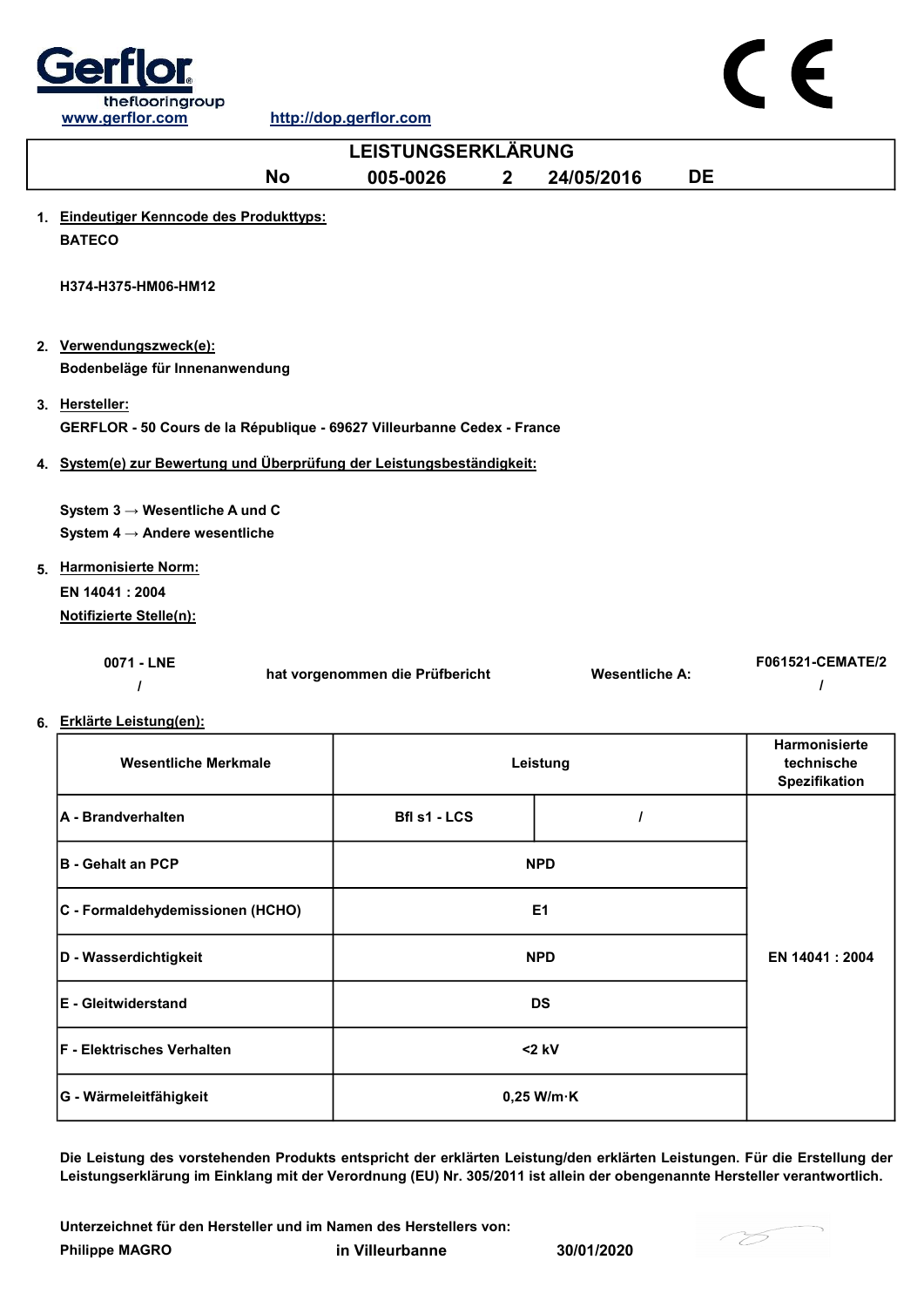

www.gerflor.com http://dop.gerflor.com



| <u>www.gerlior.com</u>                                                                       |           | <u>mup://uop.gernor.com</u>              |                |                                 |           |                            |
|----------------------------------------------------------------------------------------------|-----------|------------------------------------------|----------------|---------------------------------|-----------|----------------------------|
|                                                                                              |           | ДЕКЛАРАЦИЯ ЗА ЕКСПЛОАТАЦИОННИ ПОКАЗАТЕЛИ |                |                                 |           |                            |
|                                                                                              | <b>No</b> | 005-0026                                 | 2 <sup>1</sup> | 24/05/2016                      | <b>BG</b> |                            |
|                                                                                              |           |                                          |                |                                 |           |                            |
| 1. Уникален идентификационен код на типа продукт:                                            |           |                                          |                |                                 |           |                            |
| <b>BATECO</b>                                                                                |           |                                          |                |                                 |           |                            |
| H374-H375-HM06-HM12                                                                          |           |                                          |                |                                 |           |                            |
|                                                                                              |           |                                          |                |                                 |           |                            |
|                                                                                              |           |                                          |                |                                 |           |                            |
| 2. Предвидена употреба/употреби:                                                             |           |                                          |                |                                 |           |                            |
| Подови покрития за използване на закрито                                                     |           |                                          |                |                                 |           |                            |
| 3. Производител:                                                                             |           |                                          |                |                                 |           |                            |
| GERFLOR - 50 Cours de la République - 69627 Villeurbanne Cedex - France                      |           |                                          |                |                                 |           |                            |
|                                                                                              |           |                                          |                |                                 |           |                            |
| 4. Система/системи за оценяване и проверка на постоянството на експлоатационните показатели: |           |                                          |                |                                 |           |                            |
| Система 3 → съществени характеристики А и С                                                  |           |                                          |                |                                 |           |                            |
| Система 4 → друг съществени характеристики                                                   |           |                                          |                |                                 |           |                            |
|                                                                                              |           |                                          |                |                                 |           |                            |
| 5. Хармонизиран стандарт:                                                                    |           |                                          |                |                                 |           |                            |
| EN 14041 : 2004                                                                              |           |                                          |                |                                 |           |                            |
| Нотифициран орган/органи:                                                                    |           |                                          |                |                                 |           |                            |
|                                                                                              |           |                                          |                |                                 |           |                            |
| 0071 - LNE                                                                                   |           | извърши и издаде протоколи от            |                | съществени характеристики<br>А: |           | F061521-CEMATE/2           |
| $\prime$                                                                                     |           | изпитвания                               |                |                                 |           |                            |
| 6. Декларирани експлоатационни показатели:                                                   |           |                                          |                |                                 |           |                            |
|                                                                                              |           |                                          |                |                                 |           | Хармонизирана              |
| Съществени характеристики                                                                    |           |                                          |                | Експлоатационни показатели      |           | техническа<br>спецификация |
|                                                                                              |           |                                          |                |                                 |           |                            |
| А - Реакция на огън                                                                          |           | Bfl s1 - LCS                             |                | $\prime$                        |           |                            |
|                                                                                              |           |                                          |                |                                 |           |                            |
| В - Съдържание на пентахлорофенол                                                            |           |                                          |                | <b>NPD</b>                      |           |                            |

| <b> F - Електрическо поведение</b>                                                                            | $<$ 2 kV             |  |  |  |  |
|---------------------------------------------------------------------------------------------------------------|----------------------|--|--|--|--|
| <b>G</b> - Топлопроводимост                                                                                   | $0,25$ W/m $\cdot$ K |  |  |  |  |
| Експлоатационните показатели на продукта, посочени по-горе, са в съответствие с декларираните експлоатационни |                      |  |  |  |  |

Експлоатационните показатели на продукта, посочени по-горе, са в съответствие с декларираните експлоатационни показатели. Настоящата декларация за експлоатационни показатели се издава в съответствие с Регламент (ЕС) № 305/2011, като отговорността за нея се носи изцяло от посочения по-горе производител.

Подписано за и от името на производителя от:

D - Водонепроницаемост NPD

C - Емисии на формалдехид E1

E - Устойчивост на приплъзване DS

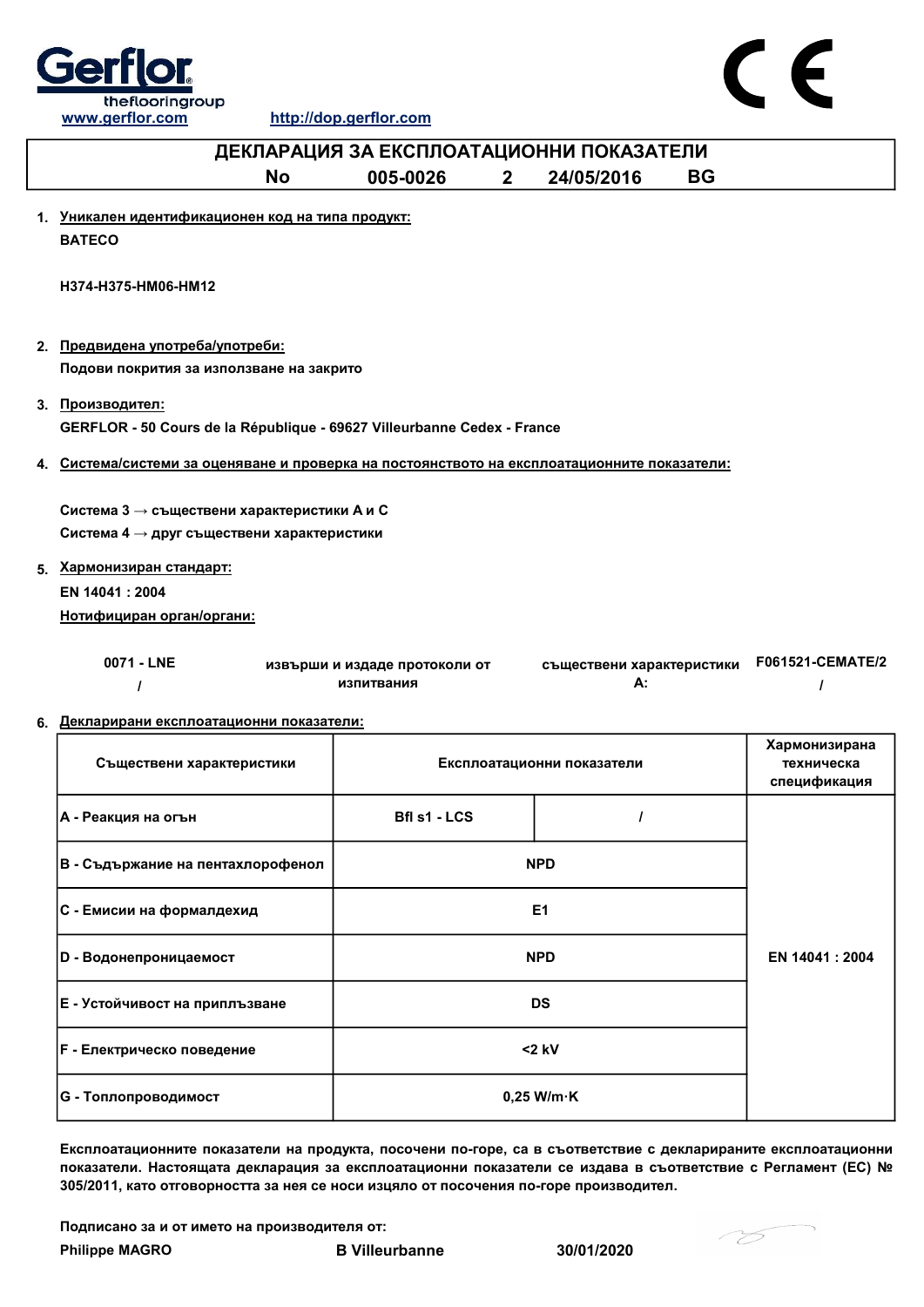



|    | <b>PROHLÁŠENÍ O VLASTNOSTECH</b>                                                                                                                            |           |                                    |              |                    |                          |
|----|-------------------------------------------------------------------------------------------------------------------------------------------------------------|-----------|------------------------------------|--------------|--------------------|--------------------------|
|    |                                                                                                                                                             | <b>No</b> | 005-0026                           | $\mathbf{2}$ | 24/05/2016         | $\mathsf{CS}\phantom{0}$ |
| 1. | Jedinečný identifikační kód typu výrobku:<br><b>BATECO</b>                                                                                                  |           |                                    |              |                    |                          |
|    | H374-H375-HM06-HM12                                                                                                                                         |           |                                    |              |                    |                          |
|    | 2. Zamýšlené/zamýšlená použití:                                                                                                                             |           |                                    |              |                    |                          |
|    | Podlahova krytina pro použití v interiéru                                                                                                                   |           |                                    |              |                    |                          |
|    | 3. Výrobce:<br>GERFLOR - 50 Cours de la République - 69627 Villeurbanne Cedex - France                                                                      |           |                                    |              |                    |                          |
|    | 4. Systém/systémy POSV:                                                                                                                                     |           |                                    |              |                    |                          |
|    | Systém 3 → charakteristiky A a C<br>Systém 4 → ostatni charakteristiky<br>5. Harmonizovaná norma:<br>EN 14041 : 2004<br>Oznámený subjekt/oznámené subjekty: |           |                                    |              |                    |                          |
|    | 0071 - LNE                                                                                                                                                  |           | provedl a vydal zkušební protokoly |              | charakteristiky A: | F061521-CEMATE/2         |

## 6. Deklarovaná vlastnost/Deklarované vlastnosti:

| Základní charakteristiky               | <b>Vlastnost</b>     |  | Harmonizované<br>technické<br>specifikace |
|----------------------------------------|----------------------|--|-------------------------------------------|
| A - Reakce na oheň                     | Bfl s1 - LCS         |  |                                           |
| B - Obsah pentachlorfenolu (PCP)       | <b>NPD</b>           |  |                                           |
| C - Emise formaldehydu                 | E1                   |  |                                           |
| <b>ID - Vodotěsnost</b>                | <b>NPD</b>           |  | EN 14041: 2004                            |
| E - Odolnost proti skluzu              | <b>DS</b>            |  |                                           |
| <b>IF - Elektrostatické vlastnosti</b> | $<$ 2 kV             |  |                                           |
| G - Tepelnou vodivost                  | $0,25$ W/m $\cdot$ K |  |                                           |

Vlastnosti výše uvedeného výrobku jsou ve shodě se souborem deklarovaných vlastností. Toto prohlášení o vlastnostech se v souladu s nařízením (EU) č. 305/2011 vydává na výhradní odpovědnost výrobce uvedeného výše.

Philippe MAGRO V Villeurbanne 30/01/2020 Podepsáno za výrobce a jeho jménem:

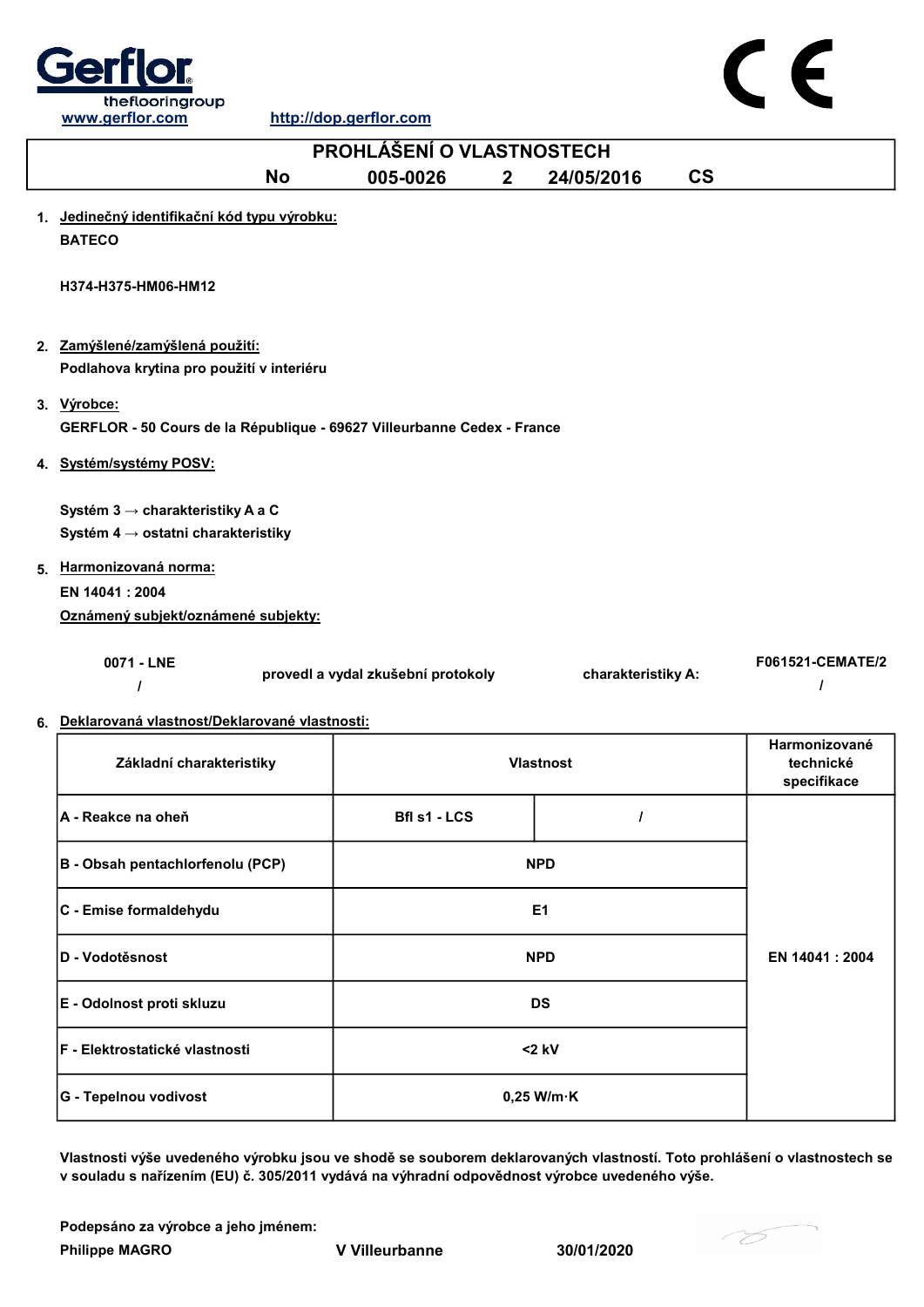

|                                                                                          | <b>YDEEVNEDEKLARATION</b>              |                |                                              |
|------------------------------------------------------------------------------------------|----------------------------------------|----------------|----------------------------------------------|
| <b>No</b>                                                                                | 005-0026<br>$\overline{2}$             | 24/05/2016     | <b>DA</b>                                    |
| 1. Varetypens unikke identifikationskode:<br><b>BATECO</b>                               |                                        |                |                                              |
| H374-H375-HM06-HM12                                                                      |                                        |                |                                              |
| 2. Tilsigtet anvendelse:<br>Gulvbelægning beregnet til indvendig brug                    |                                        |                |                                              |
| 3. Fabrikant:<br>GERFLOR - 50 Cours de la République - 69627 Villeurbanne Cedex - France |                                        |                |                                              |
| 4. System eller systemer til vurdering og kontrol af konstansen af ydeevnen:             |                                        |                |                                              |
| Systemet 3 → egenskaber A og C<br>Systemet 4 $\rightarrow$ anden egenskaber              |                                        |                |                                              |
| 5. Harmoniseret standard:<br>EN 14041: 2004<br>Notificeret organ/notificerede organer:   |                                        |                |                                              |
| 0071 - LNE                                                                               | udførte og udstedte prøvningsrapporten | egenskaber A:  | F061521-CEMATE/2<br>ı                        |
| 6. Deklareret ydeevne/deklarerede ydeevner:                                              |                                        |                |                                              |
| Væsentlige egenskaber                                                                    |                                        | Ydeevne        | Harmoniserede<br>tekniske<br>specifikationer |
| A - Reaktion ved brand                                                                   | Bfl s1 - LCS                           |                |                                              |
| B - Indhold af pentachlorophenol (PCP)                                                   |                                        | <b>NPD</b>     |                                              |
| C - Afgivelse af formaldehyd                                                             |                                        | E <sub>1</sub> |                                              |

| D - Vandtæthed             | <b>NPD</b>           | EN 14041 : 2004 |
|----------------------------|----------------------|-----------------|
| <b>IE - Skridsikkerhed</b> | <b>DS</b>            |                 |
| F - Elektrisk opførsel     | $<$ 2 kV             |                 |
| G - Varmeledningsevne      | $0,25$ W/m $\cdot$ K |                 |

Ydeevnen for den vare, der er anført ovenfor, er i overensstemmelse med den deklarerede ydeevne. Denne ydeevnedeklaration er udarbejdet i overensstemmelse med forordning (EU) nr. 305/2011 på eneansvar af den fabrikant, der er anført ovenfor.

Underskrevet for fabrikanten og på dennes vegne af:

Philippe MAGRO Villeurbanne 30/01/2020



CE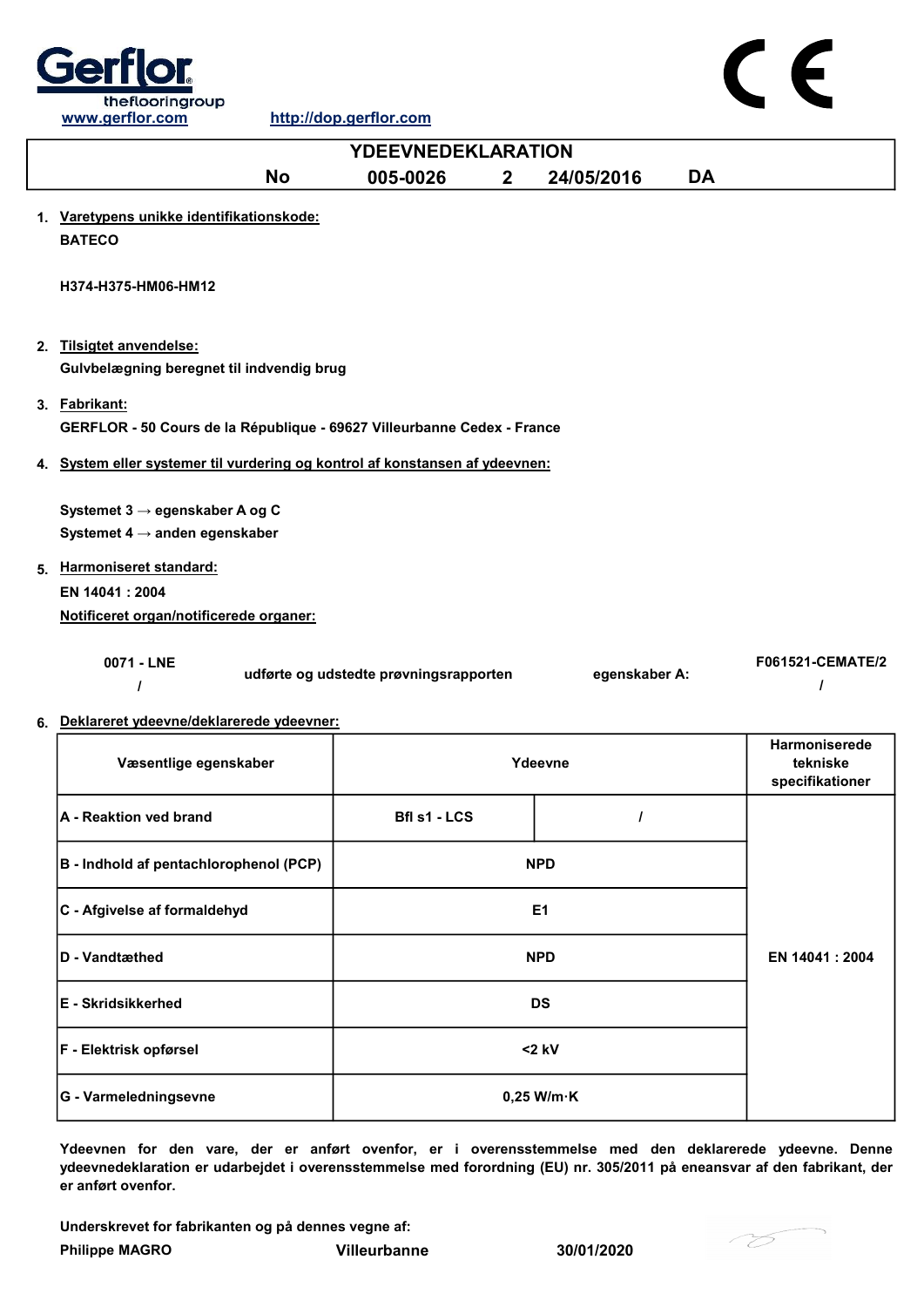

| ΔΗΛΩΣΗ ΕΠΙΔΟΣΕΩΝ                                                                                                                                                                          |                                                |                           |                                         |  |
|-------------------------------------------------------------------------------------------------------------------------------------------------------------------------------------------|------------------------------------------------|---------------------------|-----------------------------------------|--|
| <b>No</b>                                                                                                                                                                                 | 005-0026<br>$\mathbf{2}$                       | 24/05/2016                | <b>EL</b>                               |  |
| 1. Μοναδικός κωδικός ταυτοποίησης του τύπου του προϊόντος:<br><b>BATECO</b>                                                                                                               |                                                |                           |                                         |  |
| H374-H375-HM06-HM12                                                                                                                                                                       |                                                |                           |                                         |  |
| 2. Προβλεπόμενη(-ες) χρήση(-εις):                                                                                                                                                         |                                                |                           |                                         |  |
| Καλύμματα δαπέδου για χρήση σε εσωτερικούς χώρους                                                                                                                                         |                                                |                           |                                         |  |
| 3. Κατασκευαστής:<br>GERFLOR - 50 Cours de la République - 69627 Villeurbanne Cedex - France                                                                                              |                                                |                           |                                         |  |
| 4. Σύστημα/συστήματα AVCP (αξιολόγηση και επαλήθευση της σταθερότητας της επίδοσης):                                                                                                      |                                                |                           |                                         |  |
| Σύστημα 3 $\rightarrow$ ουσιώδη χαρακτηριστικά Α και C<br>Σύστημα 4 → άλλος ουσιώδη χαρακτηριστικά<br>5. Εναρμονισμένα πρότυπα:<br>EN 14041: 2004<br>Κοινοποιημένος(-οι) οργανισμός(-οι): |                                                |                           |                                         |  |
| 0071 - LNE<br>I                                                                                                                                                                           | διενήργησε και εξέδωσε εκθέσεις των<br>δοκιμών | ουσιώδη χαρακτηριστικά Α: | F061521-CEMATE/2<br>ı                   |  |
| 6. Δηλωθείσα(-ες) επίδοση(-εις):                                                                                                                                                          |                                                |                           |                                         |  |
| Ουσιώδη χαρακτηριστικά                                                                                                                                                                    |                                                | Απόδοση                   | Εναρμονισμένη<br>τεχνική<br>προδιαγραφή |  |
| Α - Αντίδραση στη φωτιά                                                                                                                                                                   | Bfl s1 - LCS                                   | $\prime$                  |                                         |  |
| Β - πενταχλωροφαινόλη περιεχόμενο                                                                                                                                                         |                                                | <b>NPD</b>                |                                         |  |
| C - Εκπομπή φορμαλδεΰδης                                                                                                                                                                  |                                                | E1                        |                                         |  |

Η επίδοση του προϊόντος που ταυτοποιείται ανωτέρω είναι σύμφωνη με τη (τις) δηλωθείσα(-ες) επίδοση(-εις). Η δήλωση αυτή των επιδόσεων συντάσσεται, σύμφωνα με τον κανονισμό (ΕΕ) αριθ. 305/2011, με αποκλειστική ευθύνη του κατασκευαστή που ταυτοποιείται ανωτέρω.

NPD

<2 kV

Υπογραφή για λογαριασμό και εξ ονόματος του κατασκευαστή από:

E - Αντίσταση στην ολίσθηση DS

G - Θερμική αγωγιμότητα 0,25 W/m·K

Philippe MAGRO Villeurbanne 30/01/2020

F - Ηλεκτρική συμπεριφορά

D - Itanchιitι

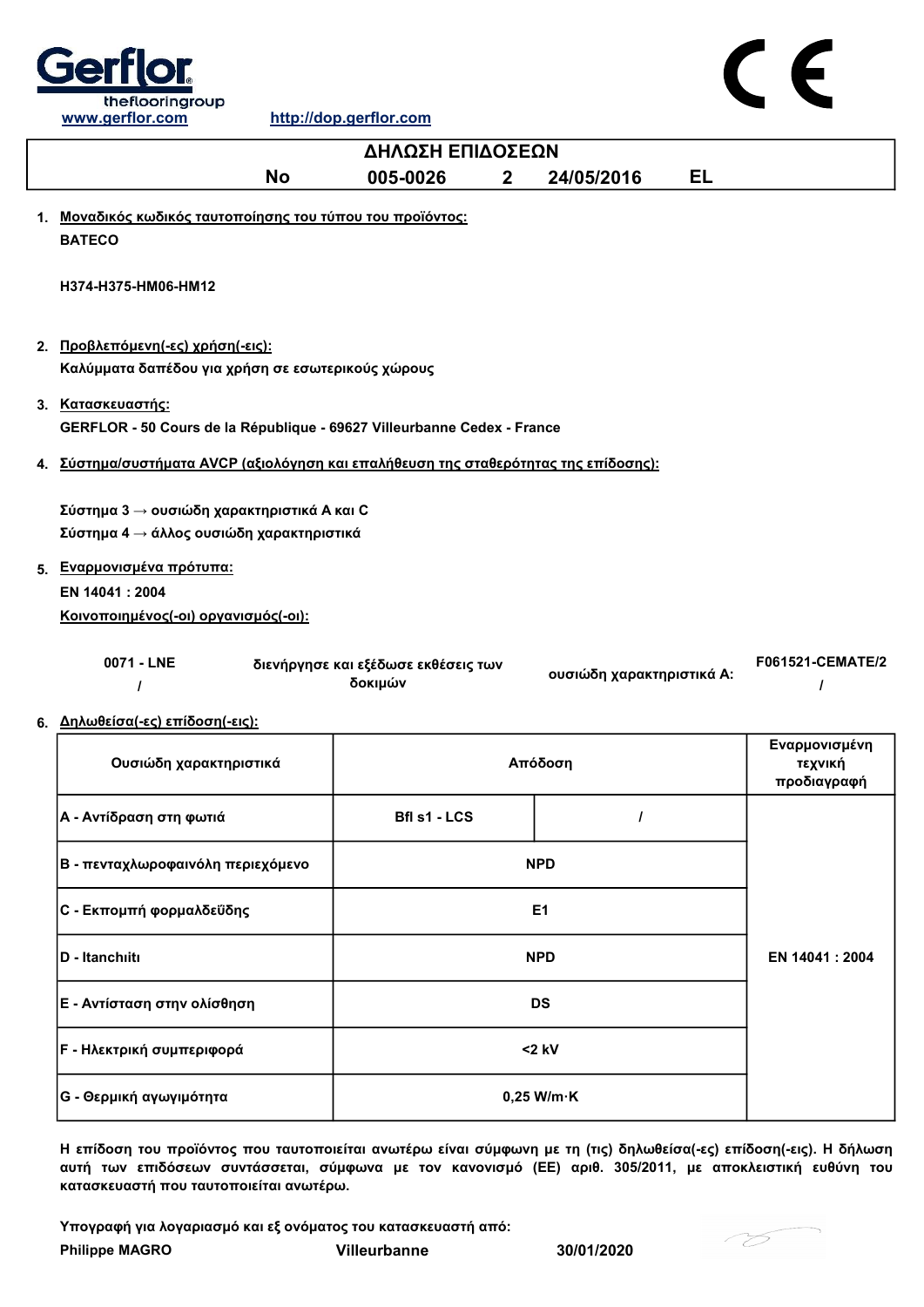



| <b>DECLARACIÓN DE PRESTACIONES</b>                                                             |                                       |  |                     |           |                                                    |
|------------------------------------------------------------------------------------------------|---------------------------------------|--|---------------------|-----------|----------------------------------------------------|
| <b>No</b>                                                                                      | 005-0026<br>2 <sup>1</sup>            |  | 24/05/2016          | <b>ES</b> |                                                    |
| 1. Código de identificación única del producto tipo:<br><b>BATECO</b>                          |                                       |  |                     |           |                                                    |
| H374-H375-HM06-HM12                                                                            |                                       |  |                     |           |                                                    |
| 2. Usos previstos:<br>Revestimiento de suelo para uso en interiores                            |                                       |  |                     |           |                                                    |
| 3. Fabricante:<br>GERFLOR - 50 Cours de la République - 69627 Villeurbanne Cedex - France      |                                       |  |                     |           |                                                    |
| 4. Sistemas de evaluación y verificación de la constancia de las prestaciones (EVCP):          |                                       |  |                     |           |                                                    |
| Sistema 3 $\rightarrow$ características A y C<br>Sistema 4 $\rightarrow$ otras características |                                       |  |                     |           |                                                    |
| 5. Norma armonizada:<br>EN 14041 : 2004                                                        |                                       |  |                     |           |                                                    |
| Organismos notificados:<br>0071 - LNE<br>6. Prestaciones declaradas:                           | realizado y emitido informe de ensayo |  | características A:  |           | <b>F061521-CEMATE/2</b>                            |
| <b>Características esenciales</b>                                                              |                                       |  | <b>Prestaciones</b> |           | <b>Especificaciones</b><br>técnicas<br>armonizadas |
| A - Reacción al fuego                                                                          | Bfl s1 - LCS                          |  | I                   |           |                                                    |
| B - Contenido de pentaclorofenol (PCP)                                                         |                                       |  | <b>NPD</b>          |           |                                                    |
| C - Emisión de formaldehído                                                                    |                                       |  | E <sub>1</sub>      |           |                                                    |
| D - Estanquidad                                                                                |                                       |  | <b>NPD</b>          |           | EN 14041 : 2004                                    |
| E - Resistencia al deslizamiento                                                               |                                       |  | <b>DS</b>           |           |                                                    |
| F - Comportamiento eléctrico                                                                   |                                       |  | $<$ 2 kV            |           |                                                    |

Las prestaciones del producto identificado anteriormente son conformes con el conjunto de prestaciones declaradas. La presente declaración de prestaciones se emite, de conformidad con el Reglamento (UE) no 305/2011, bajo la sola responsabilidad del fabricante arriba identificado.

Firmado por y en nombre del fabricante por:

Philippe MAGRO En Villeurbanne 30/01/2020

G - Conductividad térmica de de la conductividad térmica de la conductividad térmica de la conductividad térmica

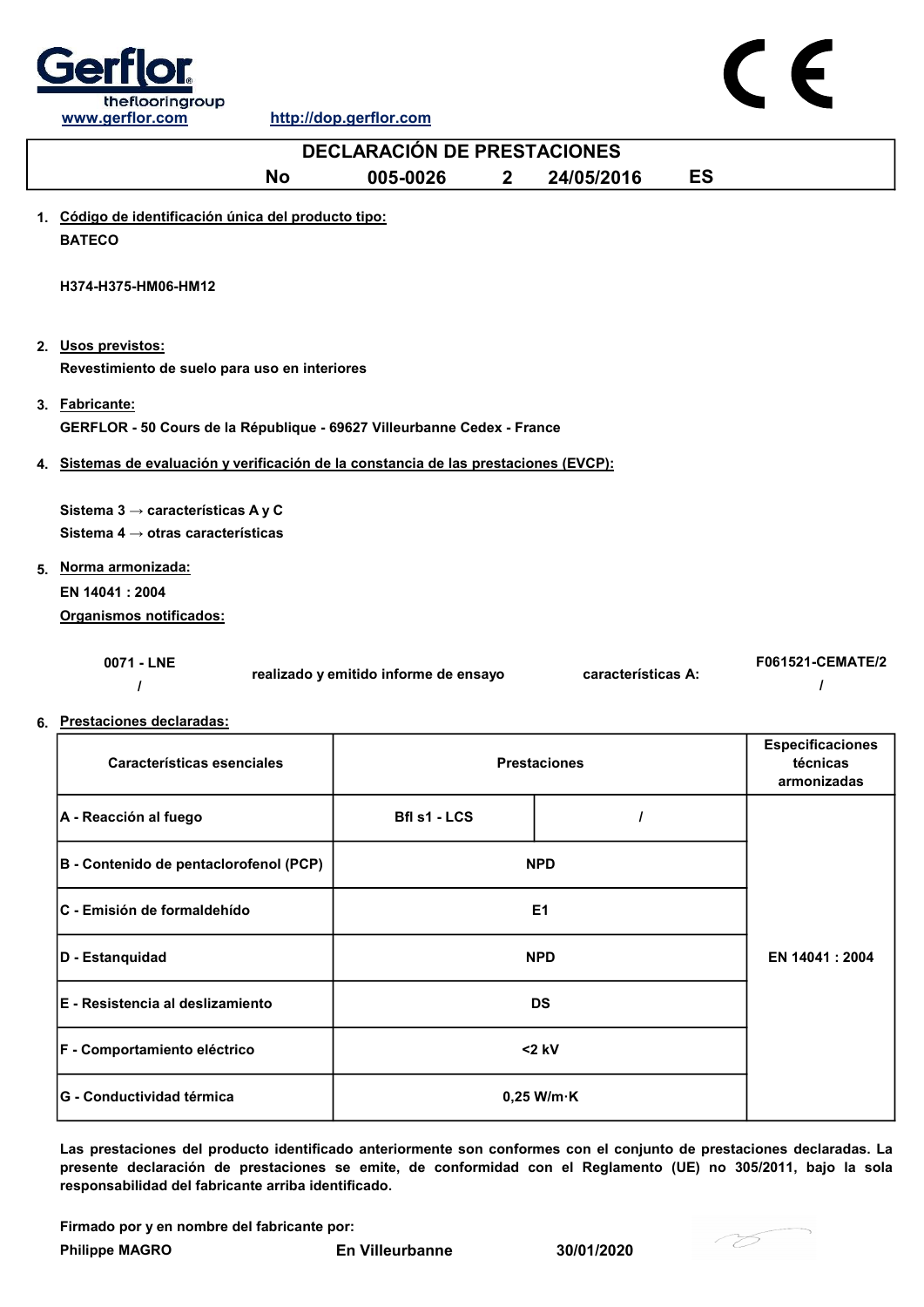



|    | <b>TOIMIVUSDEKLARATSIOON</b>                                                                                             |                     |              |                 |           |                                    |
|----|--------------------------------------------------------------------------------------------------------------------------|---------------------|--------------|-----------------|-----------|------------------------------------|
|    | <b>No</b>                                                                                                                | 005-0026            | $\mathbf{2}$ | 24/05/2016      | <b>ET</b> |                                    |
| 1. | Tootetüübi kordumatu identifitseerimiskood:<br><b>BATECO</b>                                                             |                     |              |                 |           |                                    |
|    | H374-H375-HM06-HM12                                                                                                      |                     |              |                 |           |                                    |
|    | 2. Kavandatud kasutusala(d):<br>Põrandakattematerjalid siseruumides kasutamiseks                                         |                     |              |                 |           |                                    |
|    | 3. Tootja:<br>GERFLOR - 50 Cours de la République - 69627 Villeurbanne Cedex - France                                    |                     |              |                 |           |                                    |
| 4. | Toimivuse püsivuse hindamise ja kontrolli süsteem:                                                                       |                     |              |                 |           |                                    |
| 5. | Süsteem $3 \rightarrow p\ddot{o}$ hiomadused A ja C<br>Süsteem $4 \rightarrow$ muu põhiomadused<br>Ühtlustatud standard: |                     |              |                 |           |                                    |
|    | EN 14041: 2004                                                                                                           |                     |              |                 |           |                                    |
|    | Teavitatud asutus(ed):                                                                                                   |                     |              |                 |           |                                    |
|    | 0071 - LNE<br>teostas ning andis välja katseruande<br>põhiomadused A:<br>ı                                               |                     |              |                 |           | F061521-CEMATE/2                   |
|    | 6. Deklareeritud toimivus:                                                                                               |                     |              |                 |           |                                    |
|    | Põhiomadused                                                                                                             |                     |              | <b>Toimivus</b> |           | Ühtlustatud tehniline<br>kirjeldus |
|    | A - Tuletundlikkus                                                                                                       | <b>Bfl s1 - LCS</b> |              | $\prime$        |           |                                    |
|    | <b>B - Pentaklorofenooli sisaldus</b>                                                                                    |                     |              | <b>NPD</b>      |           |                                    |
|    | C - Formaldehüüdiheide                                                                                                   |                     |              | E <sub>1</sub>  |           |                                    |
|    | D - Läbilaskvuse                                                                                                         |                     |              | <b>NPD</b>      |           | EN 14041 : 2004                    |
|    | E - Libisemiskindluse                                                                                                    |                     |              | <b>DS</b>       |           |                                    |

Eespool kirjeldatud toote toimivus vastab deklareeritud toimivusele. Käesolev toimivusdeklaratsioon on välja antud kooskõlas määrusega (EL) nr 305/2011 eespool nimetatud tootja ainuvastutusel.

Tootja poolt ja nimel allkirjastanud:

Philippe MAGRO Villeurbanne 30/01/2020

F - Elektriline käitumine <2 kV

G - Soojusjuhtivuse and the control of the control of the control of the control of the control of the control of the control of the control of the control of the control of the control of the control of the control of the

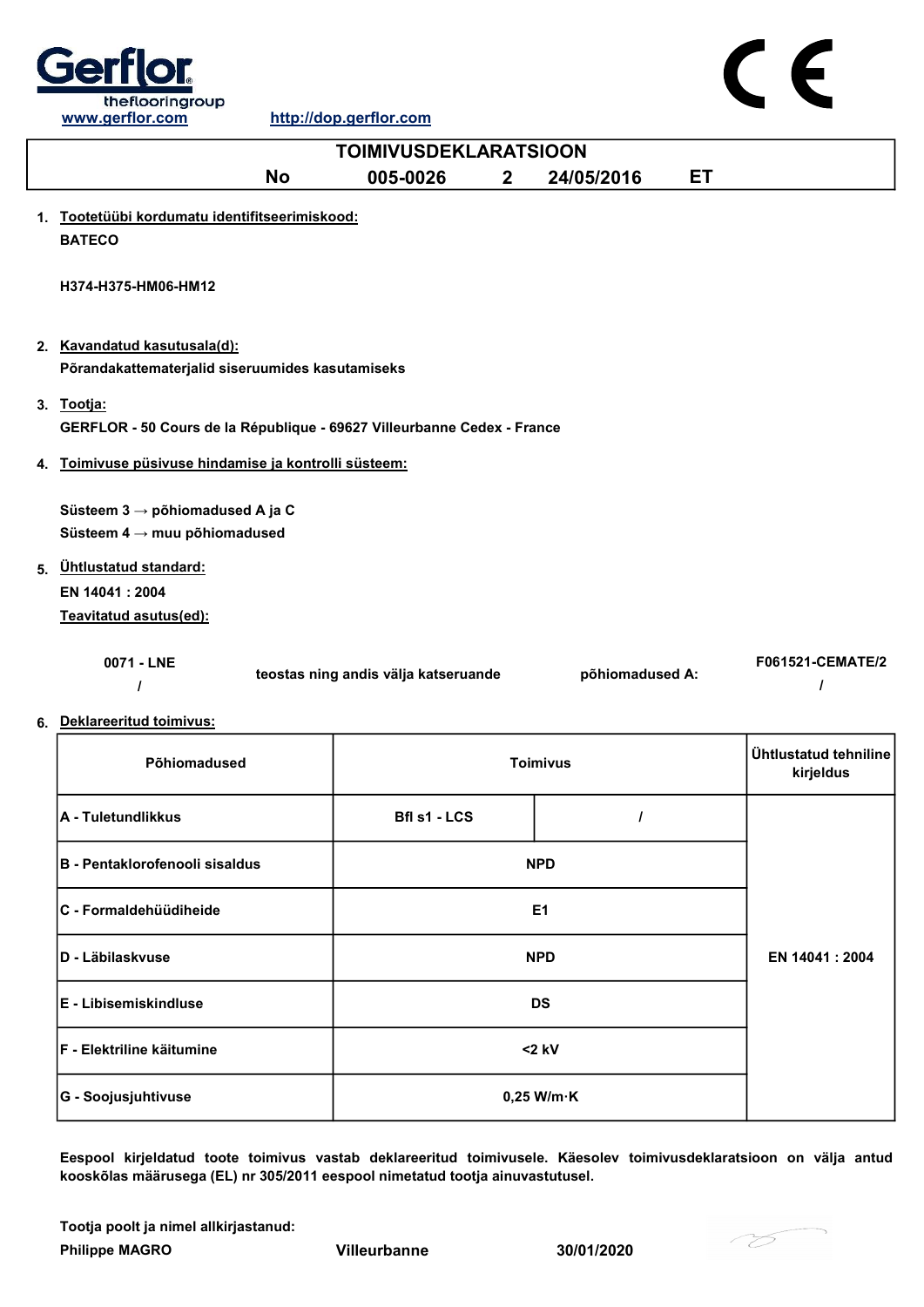

|    | www.gerflor.com                                                                                            |           | http://dop.gerflor.com          |                |                      |     |                    |  |
|----|------------------------------------------------------------------------------------------------------------|-----------|---------------------------------|----------------|----------------------|-----|--------------------|--|
|    | <b>SUORITUSTASOILMOITUS</b>                                                                                |           |                                 |                |                      |     |                    |  |
|    |                                                                                                            | <b>No</b> | 005-0026                        | $\overline{2}$ | 24/05/2016           | FI. |                    |  |
|    | 1. Tuotetyypin yksilöllinen tunniste:                                                                      |           |                                 |                |                      |     |                    |  |
|    | <b>BATECO</b>                                                                                              |           |                                 |                |                      |     |                    |  |
|    |                                                                                                            |           |                                 |                |                      |     |                    |  |
|    | H374-H375-HM06-HM12                                                                                        |           |                                 |                |                      |     |                    |  |
|    |                                                                                                            |           |                                 |                |                      |     |                    |  |
|    | 2. Aiottu käyttötarkoitus (aiotut käyttötarkoitukset):                                                     |           |                                 |                |                      |     |                    |  |
|    | Lattianpäällysteet sisäkäyttöön                                                                            |           |                                 |                |                      |     |                    |  |
|    |                                                                                                            |           |                                 |                |                      |     |                    |  |
|    | 3. Valmistaja:<br>GERFLOR - 50 Cours de la République - 69627 Villeurbanne Cedex - France                  |           |                                 |                |                      |     |                    |  |
|    |                                                                                                            |           |                                 |                |                      |     |                    |  |
|    | 4. Suoritustason pysyvyyden arvioinnissa ja varmentamisessa käytetty järjestelmä/käytetyt järjestelmät:    |           |                                 |                |                      |     |                    |  |
|    |                                                                                                            |           |                                 |                |                      |     |                    |  |
|    | Järjestelmä 3 $\rightarrow$ perusominaisuudet A ja C<br>Järjestelmä $4 \rightarrow$ muut perusominaisuudet |           |                                 |                |                      |     |                    |  |
|    |                                                                                                            |           |                                 |                |                      |     |                    |  |
| 5. | Yhdenmukaistettu standardi:                                                                                |           |                                 |                |                      |     |                    |  |
|    | EN 14041: 2004                                                                                             |           |                                 |                |                      |     |                    |  |
|    | Ilmoitettu laitos/ilmoitetut laitokset:                                                                    |           |                                 |                |                      |     |                    |  |
|    | 0071 - LNE                                                                                                 |           | suoritti ja antoi testiraportit |                | perusominaisuudet A: |     | F061521-CEMATE/2   |  |
|    |                                                                                                            |           |                                 |                |                      |     |                    |  |
|    |                                                                                                            |           |                                 |                |                      |     |                    |  |
|    | 6. Ilmoitettu suoritustaso/ilmoitetut suoritustasot:                                                       |           |                                 |                |                      |     |                    |  |
|    | Perusominaisuudet                                                                                          |           |                                 |                | <b>Suoritustaso</b>  |     | Yhdenmukaistetut   |  |
|    |                                                                                                            |           |                                 |                |                      |     | tekniset eritelmät |  |
|    | A - Palokäyttäytyminen                                                                                     |           | <b>Bfl s1 - LCS</b>             |                | $\prime$             |     |                    |  |
|    |                                                                                                            |           |                                 |                |                      |     |                    |  |

| B - Pentakloorifenolipitoisuus     |  | <b>NPD</b>           |  |
|------------------------------------|--|----------------------|--|
| C - Formaldehydipäästöt            |  | E <sub>1</sub>       |  |
| D - Vesitiiviys<br><b>NPD</b>      |  | EN 14041 : 2004      |  |
| E - Liukastumisenesto-ominaisuus   |  | <b>DS</b>            |  |
| <b>IF - Sähköiset ominaisuudet</b> |  | $<$ 2 kV             |  |
| G - Lämmönjohtavuus                |  | $0,25$ W/m $\cdot$ K |  |

Edellä yksilöidyn tuotteen suoritustaso on ilmoitettujen suoritustasojen joukon mukainen. Tämä suoritustasoilmoitus on asetuksen (EU) N:o 305/2011 mukaisesti annettu edellä ilmoitetun valmistajan yksinomaisella vastuulla.

Valmistajan puolesta allekirjoittanut:

Philippe MAGRO Villeurbanne 30/01/2020



 $\epsilon$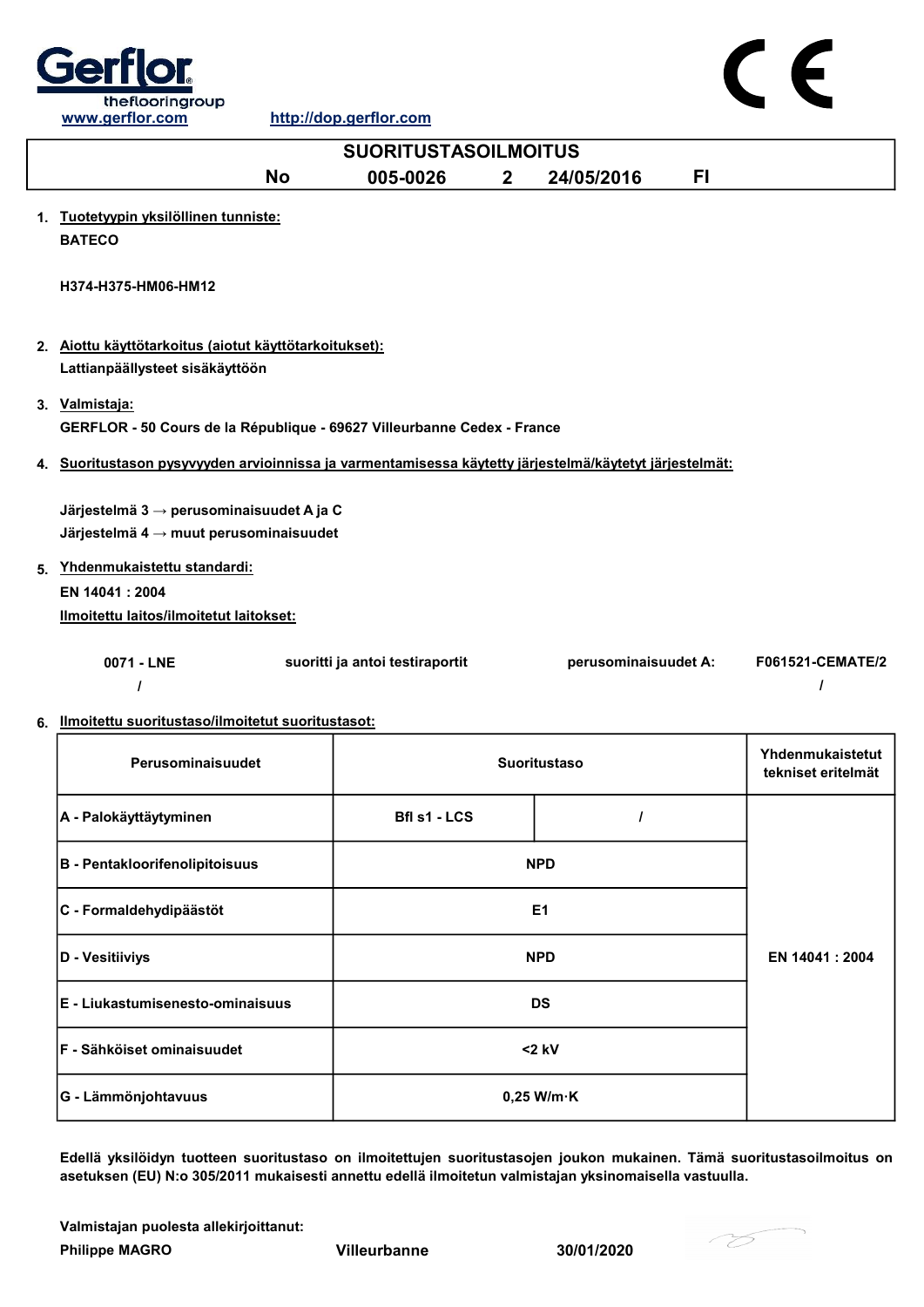



Prije utvrđeno svojstvo proizvoda u skladu je s objavljenim svojstvima. Ova izjava o svojstvima izdaje se, u skladu s Uredbom (EU) br. 305/2011, pod isključivom odgovornošću prethodno utvrđenog proizvođača.

Za proizvođača i u njegovo ime potpisao:

Philippe MAGRO U Villeurbanne 30/01/2020

G - Toplinska provodljivost and a state of the United States of the United States of the United States of the U

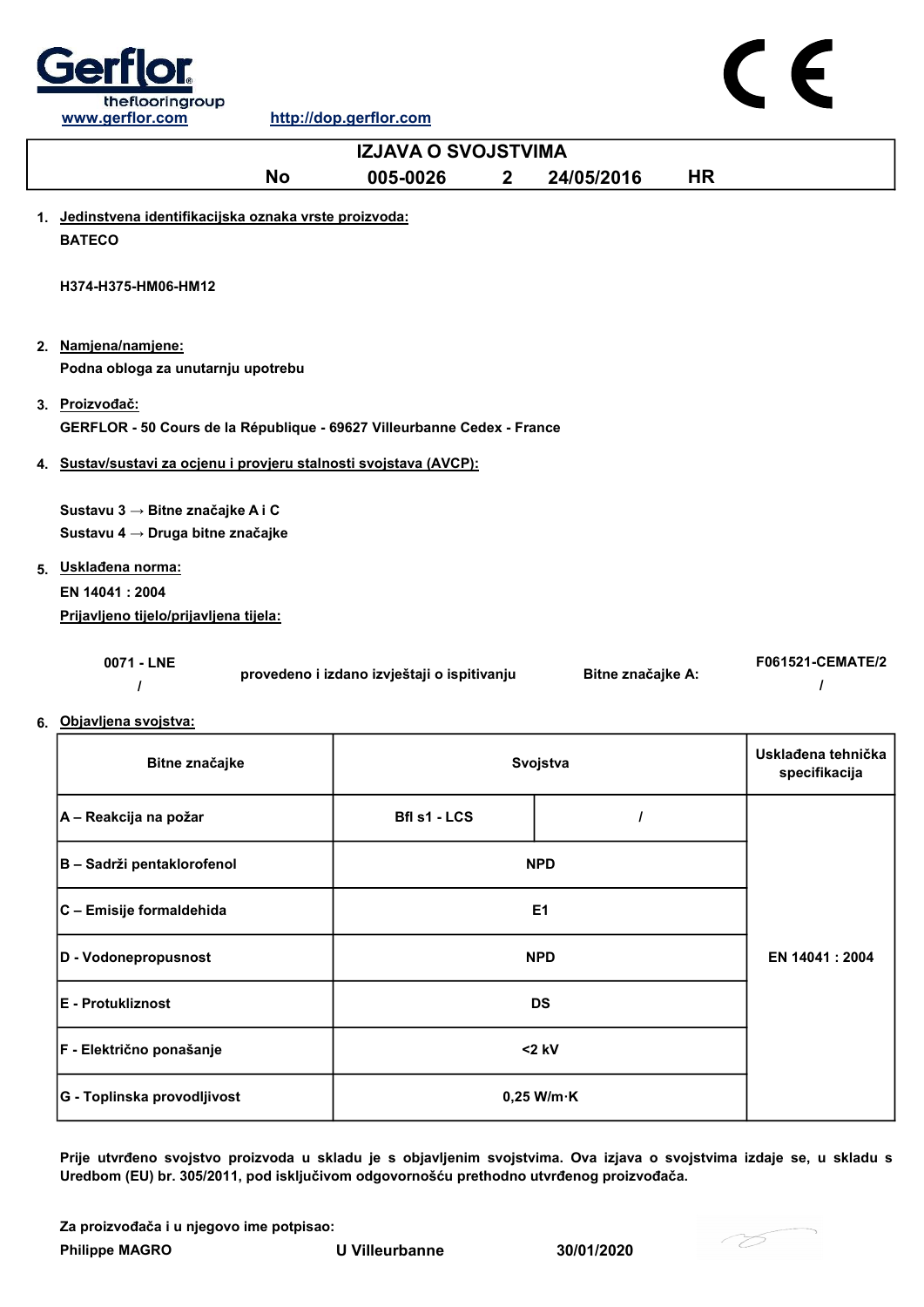



| A - Tűzvédelmi osztály             | Bfl s1 - LCS   |                      |                 |
|------------------------------------|----------------|----------------------|-----------------|
| B - Pentaklór-fenol tartalom (PCP) | <b>NPD</b>     |                      |                 |
| <b>IC - Formaldehidkibocsátás</b>  | E <sub>1</sub> |                      |                 |
| D - Vízállóság                     | <b>NPD</b>     |                      | EN 14041 : 2004 |
| E - Csúszásgátló teljesítményt     | <b>DS</b>      |                      |                 |
| F - Elektromos viselkedés          | $<$ 2 kV       |                      |                 |
| G - Hővezető képesség              |                | $0,25$ W/m $\cdot$ K |                 |

A fent azonosított termék teljesítménye megfelel a bejelentett teljesítmény(ek)nek. A 305/2011/EU rendeletnek megfelelően e teljesítménynyilatkozat kiadásáért kizárólag a fent meghatározott gyártó a felelős.

A gyártó nevében és részéről aláíró személy:

Philippe MAGRO Villeurbanne 30/01/2020

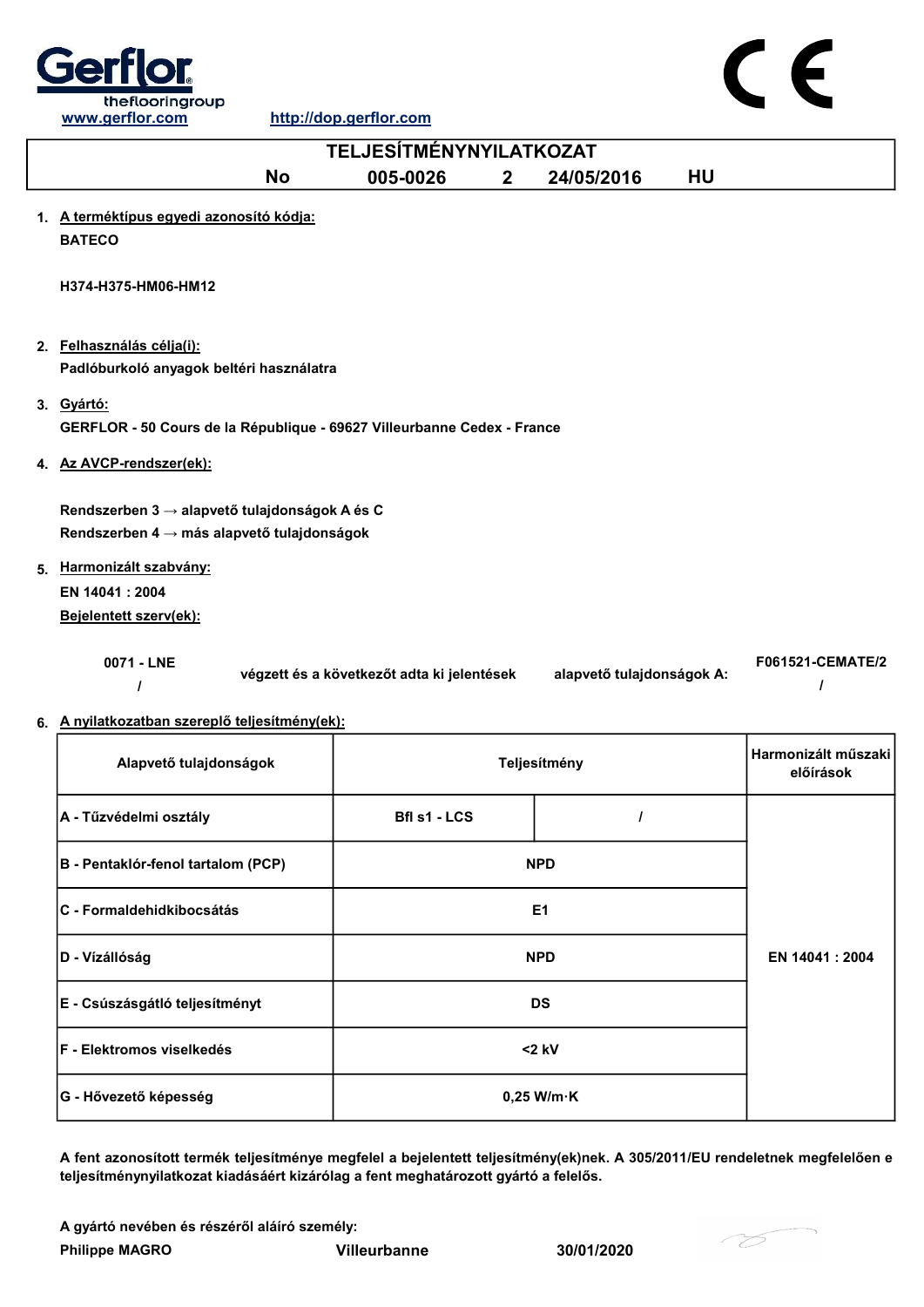

|    | <b>DICHIARAZIONE DI PRESTAZIONE</b>                                                        |           |                                                  |              |                    |    |                  |
|----|--------------------------------------------------------------------------------------------|-----------|--------------------------------------------------|--------------|--------------------|----|------------------|
|    |                                                                                            | <b>No</b> | 005-0026                                         | $\mathbf{2}$ | 24/05/2016         | IT |                  |
|    | 1. Codice di identificazione unico del prodotto-tipo:<br><b>BATECO</b>                     |           |                                                  |              |                    |    |                  |
|    | H374-H375-HM06-HM12                                                                        |           |                                                  |              |                    |    |                  |
|    | 2. Usi previsti:<br>Rivestimenti per uso interno                                           |           |                                                  |              |                    |    |                  |
|    | 3. Fabbricante:<br>GERFLOR - 50 Cours de la République - 69627 Villeurbanne Cedex - France |           |                                                  |              |                    |    |                  |
|    | 4. Sistemi di VVCP:                                                                        |           |                                                  |              |                    |    |                  |
|    | Sistema $3 \rightarrow$ caratteristiche A e C                                              |           |                                                  |              |                    |    |                  |
|    | Sistema 4 $\rightarrow$ altre caratteristiche                                              |           |                                                  |              |                    |    |                  |
| 5. | Norma armonizzata:                                                                         |           |                                                  |              |                    |    |                  |
|    | EN 14041 : 2004                                                                            |           |                                                  |              |                    |    |                  |
|    | Organismi notificati:                                                                      |           |                                                  |              |                    |    |                  |
|    | 0071 - LNE                                                                                 |           | ha effettuato e ha rilasciato relazioni di prova |              | caratteristiche A: |    | F061521-CEMATE/2 |

6. Prestazioni dichiarate:

| Caratteristiche essenziali          | Prestazioni          |  | Specifica tecnica<br>armonizzata |
|-------------------------------------|----------------------|--|----------------------------------|
| <b>A</b> - Reazione al fuoco        | Bfl s1 - LCS         |  |                                  |
| <b>B</b> - Pentaclorofenolo         | <b>NPD</b>           |  |                                  |
| C - Emissione di formaldeide (HCHO) | E <sub>1</sub>       |  |                                  |
| D - Tenuta stagna                   | <b>NPD</b>           |  | EN 14041 : 2004                  |
| E - Resistenza allo scivolamento    | <b>DS</b>            |  |                                  |
| F - Compartemento all'elettricità   | $<$ 2 kV             |  |                                  |
| <b>G - Conduttività termica</b>     | $0,25$ W/m $\cdot$ K |  |                                  |

La prestazione del prodotto sopra identificato è conforme all'insieme delle prestazioni dichiarate. La presente dichiarazione di responsabilità viene emessa, in conformità al regolamento (UE) n. 305/2011, sotto la sola responsabilità del fabbricante sopra identificato.

Firmato a nome e per conto del fabbricante da:

Philippe MAGRO **In Villeurbanne** 30/01/2020

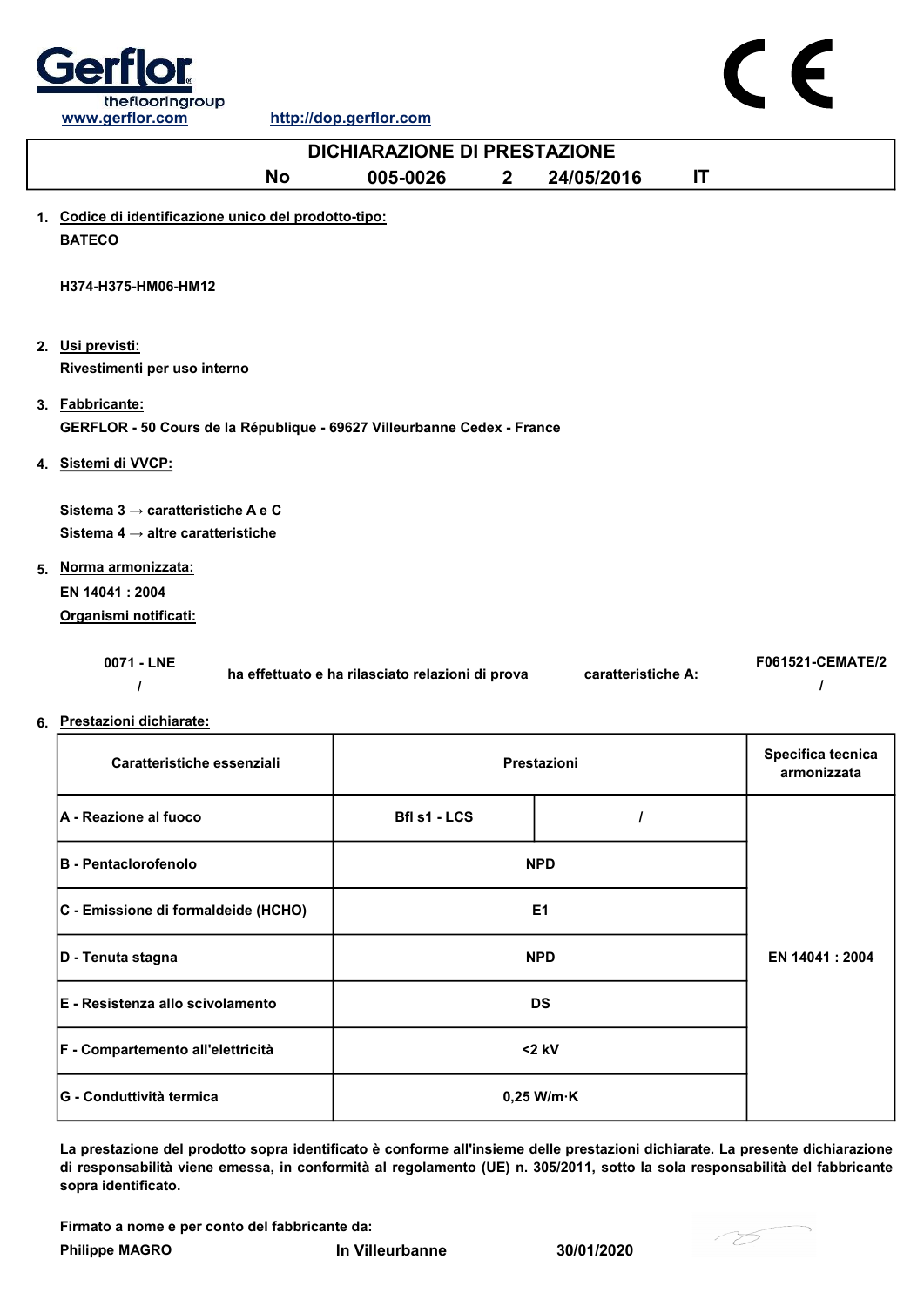



| EKSPLOATACINIŲ SAVYBIŲ DEKLARACIJA                                                                  |                          |                        |                                    |  |  |
|-----------------------------------------------------------------------------------------------------|--------------------------|------------------------|------------------------------------|--|--|
| <b>No</b>                                                                                           | 005-0026<br>$\mathbf{2}$ | 24/05/2016             | LT                                 |  |  |
| 1. Produkto tipo unikalus identifikavimo kodas:<br><b>BATECO</b>                                    |                          |                        |                                    |  |  |
| H374-H375-HM06-HM12                                                                                 |                          |                        |                                    |  |  |
| 2. Naudojimo paskirtis (-ys):<br>Grindų dangos naudoti patalpų viduje                               |                          |                        |                                    |  |  |
| 3. Gamintojas:<br>GERFLOR - 50 Cours de la République - 69627 Villeurbanne Cedex - France           |                          |                        |                                    |  |  |
| 4. Eksploatacinių savybių pastovumo vertinimo ir tikrinimo sistema (-os):                           |                          |                        |                                    |  |  |
| Sistema 3 → charakteristikos A ir C<br>Sistema 4 $\rightarrow$ kitas charakteristikos               |                          |                        |                                    |  |  |
| 5. Darnusis standartas:                                                                             |                          |                        |                                    |  |  |
| EN 14041 : 2004                                                                                     |                          |                        |                                    |  |  |
| Notifikuotoji (-osios) įstaiga (-os):                                                               |                          |                        |                                    |  |  |
| 0071 - LNE<br><b>F061521-CEMATE/2</b><br>atliko ir išdavė bandymų ataskaitas<br>charakteristikos A: |                          |                        |                                    |  |  |
| 6. Deklaruojama (-os) eksploatacinė (-ės) savybė (-ės):                                             |                          |                        |                                    |  |  |
| Esminės charakteristikos                                                                            |                          | Eksploatacinės savybės | Darnioji techninė<br>specifikacija |  |  |
| A - Reakciją į ugnį                                                                                 | Bfl s1 - LCS             | I                      |                                    |  |  |
| B - Pentachlorofenolis turinį                                                                       |                          | <b>NPD</b>             |                                    |  |  |
| C - Emisijos formaldehido                                                                           |                          | E1                     |                                    |  |  |
| D - Vanduo                                                                                          |                          | <b>NPD</b>             | EN 14041 : 2004                    |  |  |
|                                                                                                     |                          |                        |                                    |  |  |

E - Atsparumas slydimui DS F - Veikimas elektros atžvilgiu <2 kV G - Šilumos laidumas **1986. gadā uz atstāvā uz Savādā uz Savādā uz Sav**ādā uz 0,25 W/m·K

Nurodyto produkto eksploatacinės savybės atitinka visas deklaruotas eksploatacines savybes. Ši eksploatacinių savybių deklaracija pateikiama vadovaujantis Reglamentu (ES) Nr. 305/2011, atsakomybė už jos turinį tenka tik joje nurodytam gamintojui.

Pasirašyta (gamintojo ir jo vardu):

Philippe MAGRO Villeurbanne 30/01/2020

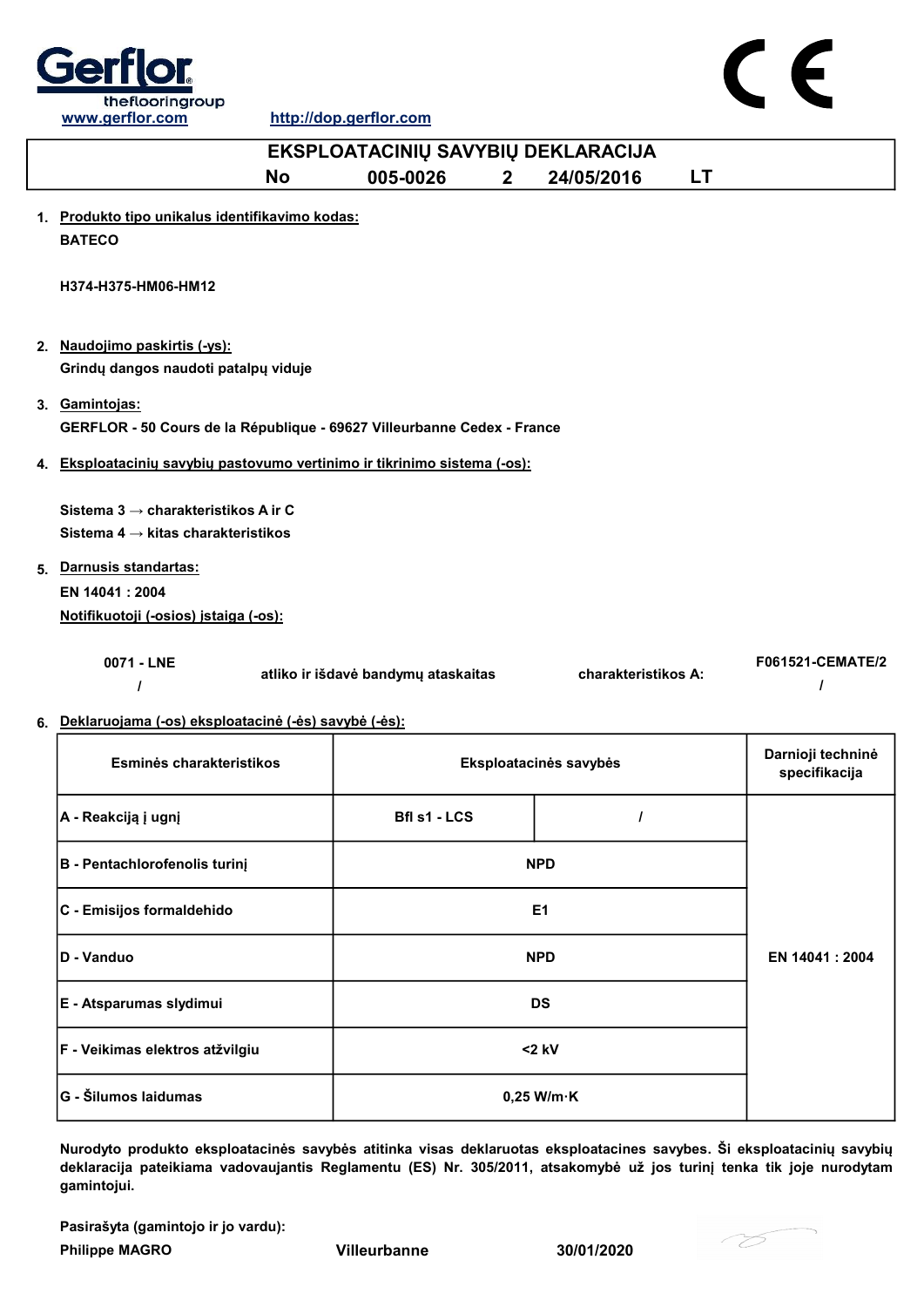

http://dop.gerflor.com



|                                                                                                               | EKSPLUATĀCIJAS ĪPAŠĪBU DEKLARĀCIJA |                         |                                     |  |  |
|---------------------------------------------------------------------------------------------------------------|------------------------------------|-------------------------|-------------------------------------|--|--|
| <b>No</b>                                                                                                     | 005-0026<br>$\mathbf{2}$           | 24/05/2016              | LV                                  |  |  |
| 1. Unikālais izstrādājuma tipa identifikācijas numurs:<br><b>BATECO</b>                                       |                                    |                         |                                     |  |  |
| H374-H375-HM06-HM12                                                                                           |                                    |                         |                                     |  |  |
| 2. Paredzētais izmantojums:<br>Grīdas segumi lietošanai telpās                                                |                                    |                         |                                     |  |  |
| 3. Ražotājs:<br>GERFLOR - 50 Cours de la République - 69627 Villeurbanne Cedex - France                       |                                    |                         |                                     |  |  |
| 4. Ekspluatācijas īpašību noturības novērtējuma un pārbaudes (AVCP) sistēma(-as):                             |                                    |                         |                                     |  |  |
| Sistēma 3 → raksturlielumi A un C<br>Sistēma 4 $\rightarrow$ cits raksturlielumi<br>5. Saskanotais standarts: |                                    |                         |                                     |  |  |
| EN 14041 : 2004<br>Pazinotā(-ās) iestāde(-es):                                                                |                                    |                         |                                     |  |  |
| 0071 - LNE<br>I<br>6. Deklarētā(-ās) ekspluatācijas īpašība(-as):                                             | veica un izdeva testu ziņojumus    | raksturlielumi A:       | <b>F061521-CEMATE/2</b>             |  |  |
| Būtiskie raksturlielumi                                                                                       |                                    | Ekspluatācijas īpašības | Saskaņota tehniskā<br>specifikācija |  |  |
| A - Reakcija uz uguni                                                                                         | Bfl s1 - LCS                       | $\prime$                |                                     |  |  |
| B - Pentahlorfenolu saturu                                                                                    |                                    | <b>NPD</b>              |                                     |  |  |
| C - Formaldehīda emisija                                                                                      |                                    | E <sub>1</sub>          |                                     |  |  |
| D - Udens                                                                                                     |                                    | <b>NPD</b>              | EN 14041 : 2004                     |  |  |

Iepriekš norādītā izstrādājuma ekspluatācijas īpašības atbilst deklarēto ekspluatācijas īpašību kopumam. Šī ekspluatācijas īpašību deklarācija izdota saskaņā ar Regulu (ES) Nr. 305/2011, un par to ir atbildīgs vienīgi iepriekš norādītais ražotājs.

Philippe MAGRO Villeurbanne 30/01/2020 Parakstīts ražotāja vārdā:

E - Slīdes noturība DS

F - Elektriskās īpašības <2 kV

G - Siltuma vadītspēja  $\vert$  0,25 W/m·K

-75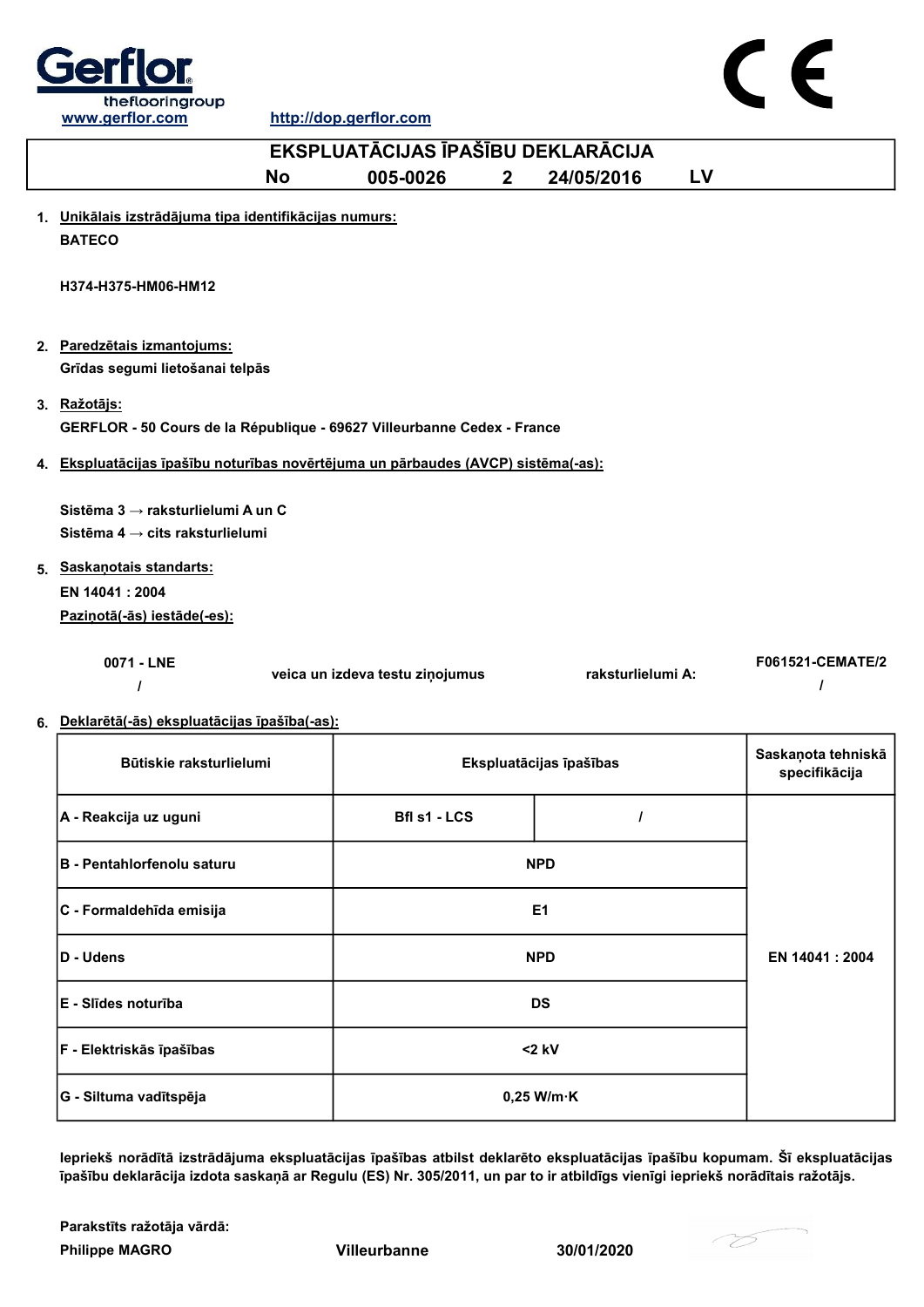

http://dop.gerflor.com

|    | DIKJARAZZJONI TA' PRESTAZZJONI                                                              |                                  |                              |                                            |  |
|----|---------------------------------------------------------------------------------------------|----------------------------------|------------------------------|--------------------------------------------|--|
|    | <b>No</b>                                                                                   | 005-0026<br>2 <sup>1</sup>       | МT<br>24/05/2016             |                                            |  |
|    | 1. Kodići uniku ta' identifikazzjoni tat-tip tal-prodott:<br><b>BATECO</b>                  |                                  |                              |                                            |  |
|    | H374-H375-HM06-HM12                                                                         |                                  |                              |                                            |  |
|    | 2. Użu/i intenzjonat/i:<br>Pavimenti ghall-użu interjuri                                    |                                  |                              |                                            |  |
|    | 3. Manifattur:<br>GERFLOR - 50 Cours de la République - 69627 Villeurbanne Cedex - France   |                                  |                              |                                            |  |
|    | 4. Sistema/i ta' AVCP:                                                                      |                                  |                              |                                            |  |
|    | Sistema 3 → karatteristići essenzjali A u C<br>Sistema 4 $\rightarrow$ ohra characteristics |                                  |                              |                                            |  |
| 5. | <b>Standard armonizzat:</b><br>EN 14041: 2004<br>Korp/i nnotifikat/i:                       |                                  |                              |                                            |  |
|    | 0071 - LNE                                                                                  | magħmula u maħruġa rapporti test | karatteristići essenzjali A: | F061521-CEMATE/2                           |  |
|    | 6. Prestazzjoni/jiet ddikjarata/i:                                                          |                                  |                              |                                            |  |
|    | Karatteristici essenzjali                                                                   |                                  | Prestazzjoni                 | Specifikazzjonijiet<br>teknići armonizzati |  |
|    |                                                                                             |                                  |                              |                                            |  |

| A - Reazzjoni ghal hruq          | <b>Bfl s1 - LCS</b> |                      |                |
|----------------------------------|---------------------|----------------------|----------------|
| B - Kontenut tal pentaklorofenol |                     | <b>NPD</b>           |                |
| C - Emissjoni ta 'formaldehyde   | E <sub>1</sub>      |                      |                |
| D - Water-ghafis                 | <b>NPD</b>          |                      | EN 14041: 2004 |
| <b>E</b> - Slipperiness          | <b>DS</b>           |                      |                |
| F - Imģieba elettriku            | $<$ 2 kV            |                      |                |
| <b>IG - Konduttività termali</b> |                     | $0,25$ W/m $\cdot$ K |                |

Il-prestazzjoni tal-prodott identifikat hawn fuq hija konformi mal-prestazzjonijiet iddikjarati. Din id-dikjarazzjoni ta' prestazzjoni hija maħruġa, skont ir-Regolament (UE) Nru 305/2011, taħt ir-responsabbiltà unika tal-manifattur identifikat hawn fuq.

Iffirmat għal u f'isem il-manifattur minn:

Philippe MAGRO Fi Villeurbanne 30/01/2020

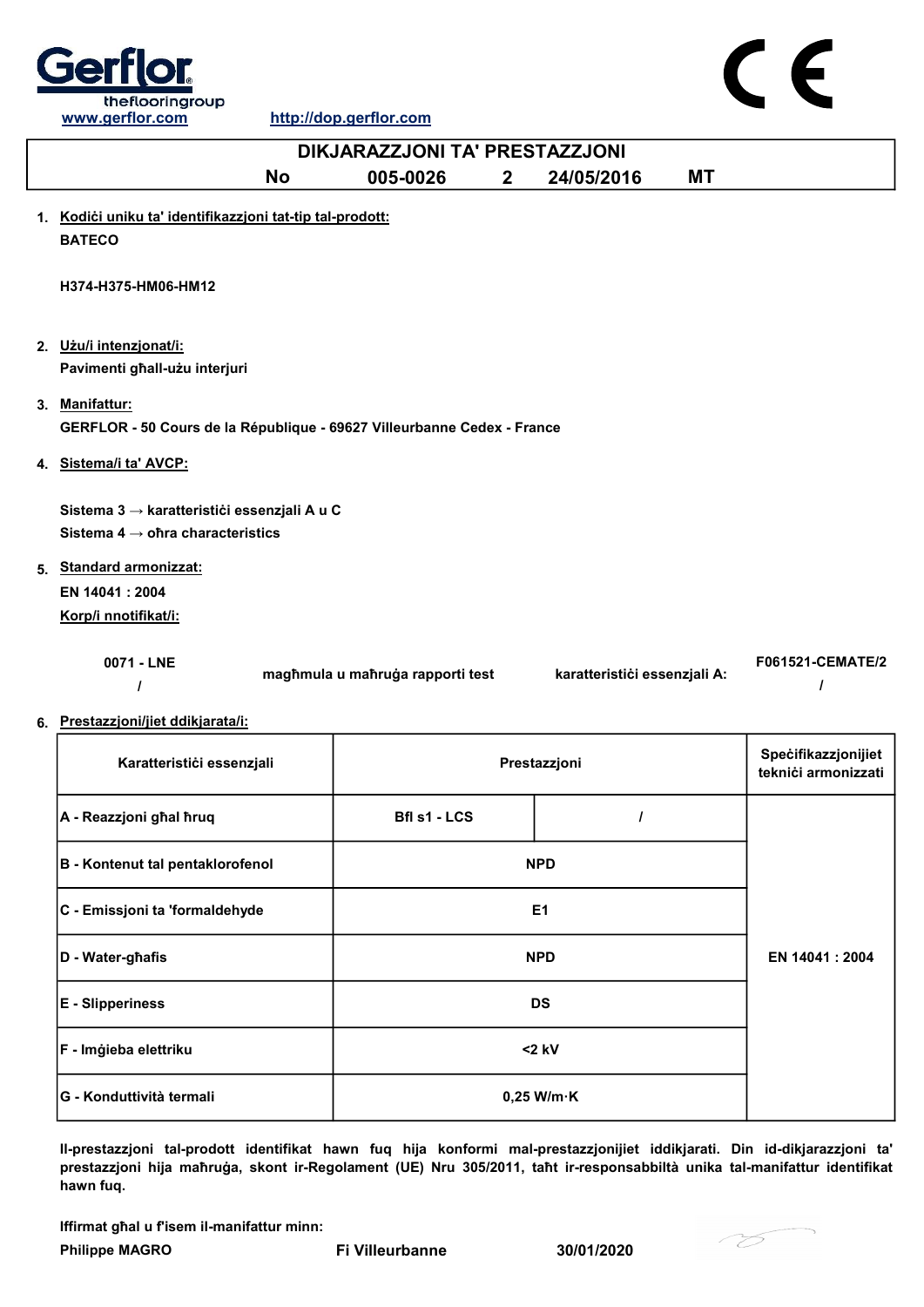



| 0071 - LNE | heeft uitgevoerd en heeft verstrekt rapporten | kenmerken A: | F061521-CEMATE/2 |
|------------|-----------------------------------------------|--------------|------------------|
|            | inzake tests                                  |              |                  |

## 6. Aangegeven prestatie(s):

| Essentiële kenmerken          | <b>Prestaties</b>    | Geharmoniseerde<br>technische<br>specificaties |  |
|-------------------------------|----------------------|------------------------------------------------|--|
| A - Reactie bij brand         | <b>Bfl s1 - LCS</b>  |                                                |  |
| B - Gehalte pentachloorfenol  | <b>NPD</b>           |                                                |  |
| C - Uitstoot van formaldehyde | E <sub>1</sub>       |                                                |  |
| D - Waterdichtheid            | <b>NPD</b>           | EN 14041 : 2004                                |  |
| E - Slipweerstand             | <b>DS</b>            |                                                |  |
| <b>F</b> - Elektrisch gedrag  | $<$ 2 kV             |                                                |  |
| G - Warmtegeleiding           | $0,25$ W/m $\cdot$ K |                                                |  |

De prestaties van het hierboven omschreven product zijn conform de aangegeven prestaties. Deze prestatieverklaring wordt in overeenstemming met Verordening (EU) nr. 305/2011 onder de exclusieve verantwoordelijkheid van de hierboven vermelde fabrikant verstrekt.

Ondertekend voor en namens de fabrikant door:

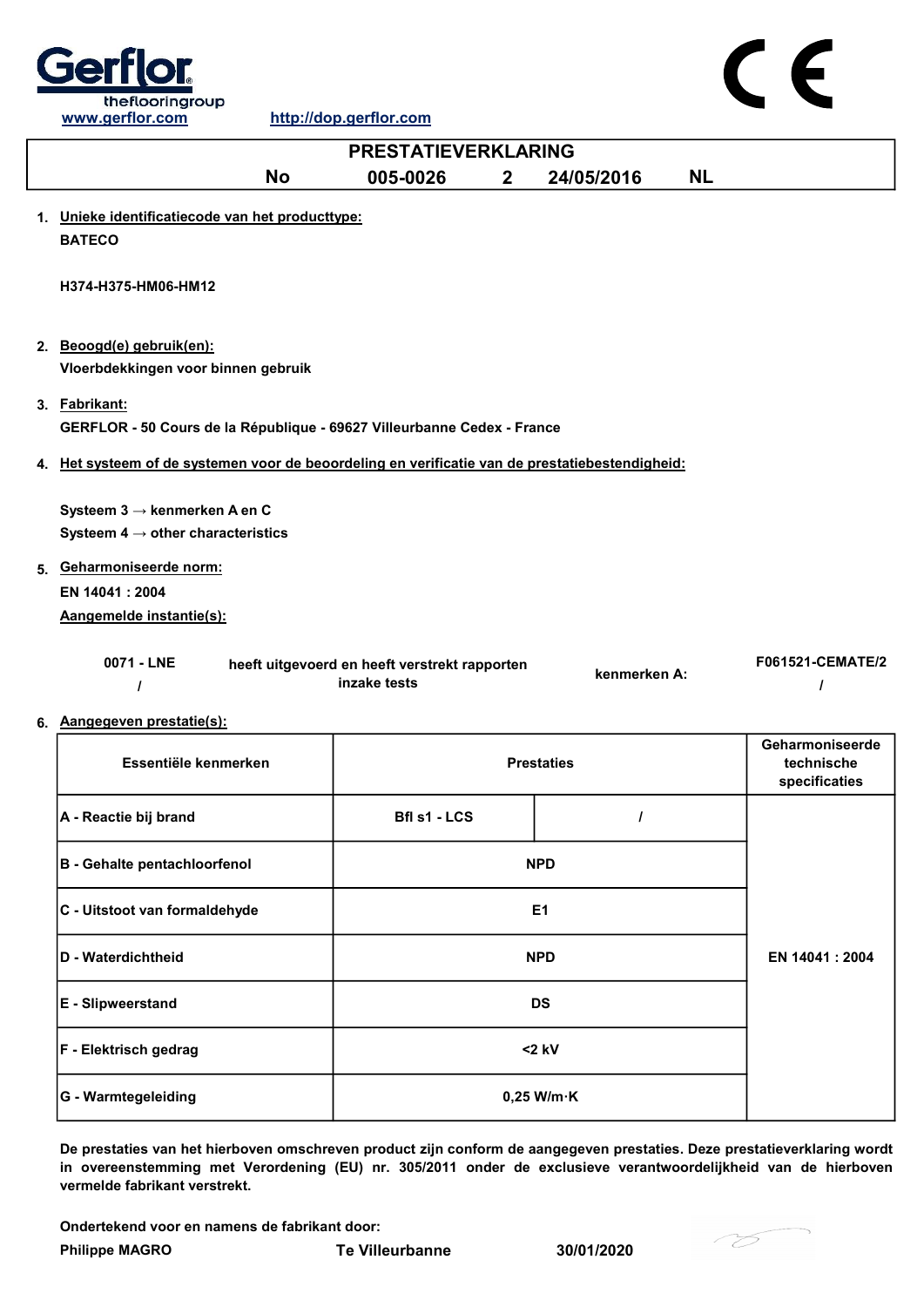



| DEKLARACJA WŁAŚCIWOŚCI UŻYTKOWYCH                                                        |                                            |             |                      |           |                                              |  |
|------------------------------------------------------------------------------------------|--------------------------------------------|-------------|----------------------|-----------|----------------------------------------------|--|
| <b>No</b>                                                                                | 005-0026                                   | $2^{\circ}$ | 24/05/2016           | <b>PL</b> |                                              |  |
| 1. Niepowtarzalny kod identyfikacyjny typu wyrobu:<br><b>BATECO</b>                      |                                            |             |                      |           |                                              |  |
| H374-H375-HM06-HM12                                                                      |                                            |             |                      |           |                                              |  |
| 2. Zamierzone zastosowanie lub zastosowania:<br>Pokrycia podłogowe użytkowanie wewnątrz  |                                            |             |                      |           |                                              |  |
| 3. Producent:<br>GERFLOR - 50 Cours de la République - 69627 Villeurbanne Cedex - France |                                            |             |                      |           |                                              |  |
| 4. System(-y) oceny i weryfikacji stałości właściwości użytkowych:                       |                                            |             |                      |           |                                              |  |
| Systemie 3 → charakterystyki A és C<br>Systemie 4 $\rightarrow$ inne charakterystyki     |                                            |             |                      |           |                                              |  |
| 5. Norma zharmonizowana:<br>EN 14041 : 2004<br>Jednostka lub jednostki notyfikowane:     |                                            |             |                      |           |                                              |  |
| 0071 - LNE<br>I                                                                          | przeprowadził i wydał sprawozdania z badań |             | charakterystyki A:   |           | F061521-CEMATE/2                             |  |
| 6. Deklarowane właściwości użytkowe:<br>Zasadnicze charakterystyki                       |                                            |             | Właściwości użytkowe |           | Zharmonizowana<br>specyfikacja<br>techniczna |  |
| A - Reakcja na ogień                                                                     | Bfl s1 - LCS                               |             | I                    |           |                                              |  |
| B - Zawartość pentachlorofenolu (PCP)                                                    |                                            |             | <b>NPD</b>           |           |                                              |  |
| C - Emisja formaldehydu                                                                  |                                            |             | E1                   |           |                                              |  |

Właściwości użytkowe określonego powyżej wyrobu są zgodne z zestawem deklarowanych właściwości użytkowych. Niniejsza deklaracja właściwości użytkowych wydana zostaje zgodnie z rozporządzeniem (UE) nr 305/2011 na wyłączną odpowiedzialność producenta określonego powyżej.

0,25 W/m·K

W imieniu producenta podpisał(-a):

G - Przewodność cieplna

Philippe MAGRO w Villeurbanne 30/01/2020

D - Wodoszczelność NPD

E - Odporność na poślizg do do do do do do do do do do DS

F - Zachowanie elektryczne <2 kV

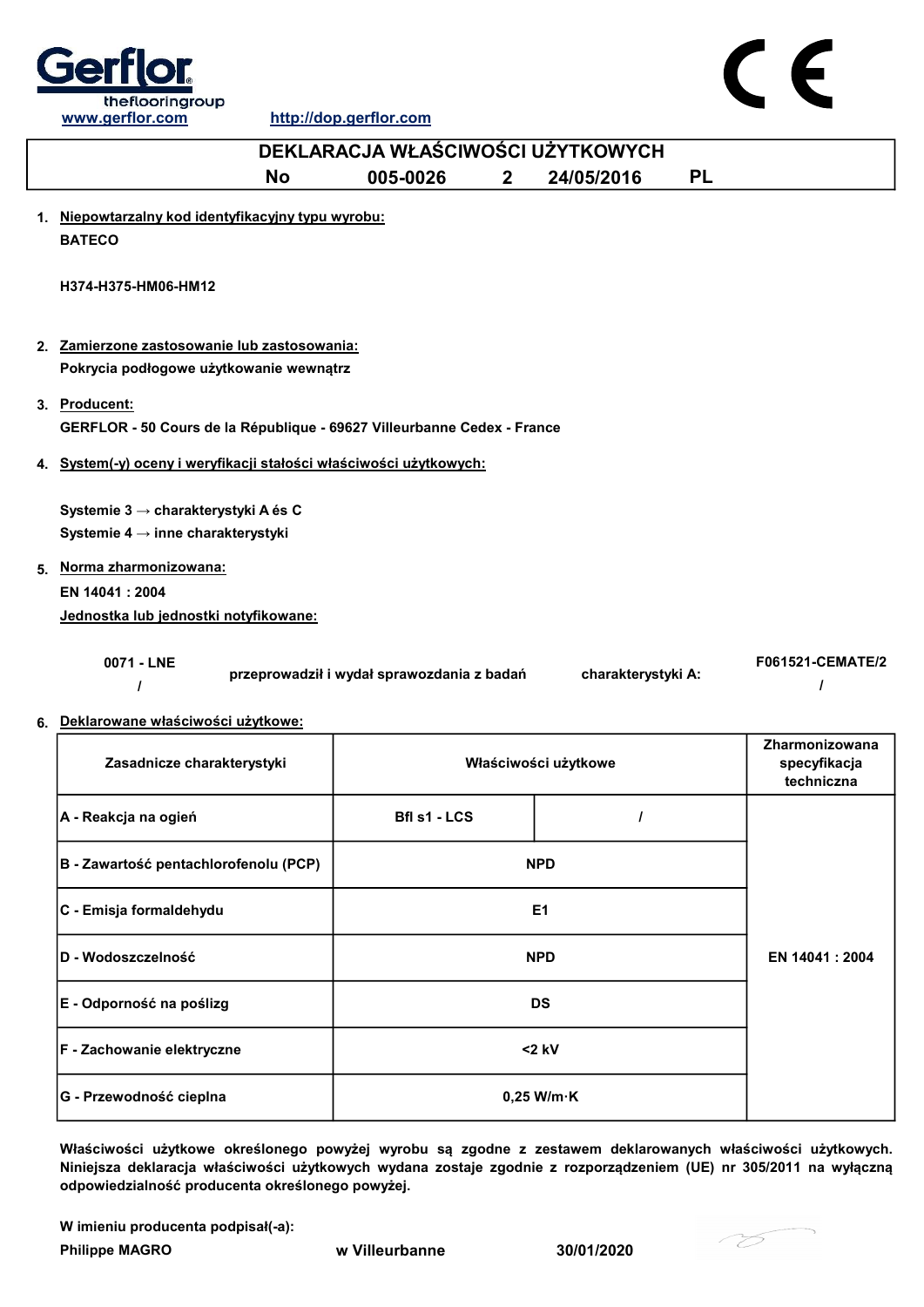

| DECLARAÇÃO DE DESEMPENHO                                                                                                                                                   |                                        |                |                   |           |                                            |  |
|----------------------------------------------------------------------------------------------------------------------------------------------------------------------------|----------------------------------------|----------------|-------------------|-----------|--------------------------------------------|--|
| <b>No</b>                                                                                                                                                                  | 005-0026                               | $\overline{2}$ | 24/05/2016        | <b>PT</b> |                                            |  |
| 1. Código de identificação único do produto-tipo:<br><b>BATECO</b>                                                                                                         |                                        |                |                   |           |                                            |  |
| H374-H375-HM06-HM12                                                                                                                                                        |                                        |                |                   |           |                                            |  |
| 2. Utilização(ões) prevista(s):                                                                                                                                            |                                        |                |                   |           |                                            |  |
| Revestimentos de piso para interiores                                                                                                                                      |                                        |                |                   |           |                                            |  |
| 3. Fabricante:<br>GERFLOR - 50 Cours de la République - 69627 Villeurbanne Cedex - France                                                                                  |                                        |                |                   |           |                                            |  |
| 4. Sistema(s) de avaliação e verificação da regularidade do desempenho (AVCP):                                                                                             |                                        |                |                   |           |                                            |  |
| Sistema 3 $\rightarrow$ características A e C<br>Sistema 4 $\rightarrow$ outros características<br>5. Norma harmonizada:<br>EN 14041 : 2004<br>Organismo(s) notificado(s): |                                        |                |                   |           |                                            |  |
| 0071 - LNE<br>$\prime$                                                                                                                                                     | realizou e emitiu relatório de ensaios |                | característica A: |           | F061521-CEMATE/2                           |  |
| 6. Desempenho(s) declarado(s):                                                                                                                                             |                                        |                |                   |           |                                            |  |
| Características essenciais                                                                                                                                                 |                                        |                | Desempenho        |           | Especificações<br>técnicas<br>harmonizadas |  |
| A - Reacção ao fogo                                                                                                                                                        | <b>Bfl s1 - LCS</b>                    |                | $\prime$          |           |                                            |  |
| B - Conteúdos pentaclorofenol                                                                                                                                              |                                        |                | <b>NPD</b>        |           |                                            |  |
| C - Emissão de formaldeído                                                                                                                                                 |                                        |                | E1                |           |                                            |  |

O desempenho do produto identificado acima está em conformidade com o conjunto de desempenhos declarados. A presente declaração de desempenho é emitida, em conformidade com o Regulamento (UE) n.o 305/2011, sob a exclusiva responsabilidade do fabricante identificado acima.

Assinado por e em nome do fabricante por:

F - Comportamento eléctrico

G - Condutividade térmica de de de la conductividade térmica de la conductividade térmica de la conductividade térmica de la conductividade de la conductividade térmica de la conductividade de la conductividade térmica de

D - Estanques NPD

E - Resistência ao deslize DS

<2 kV

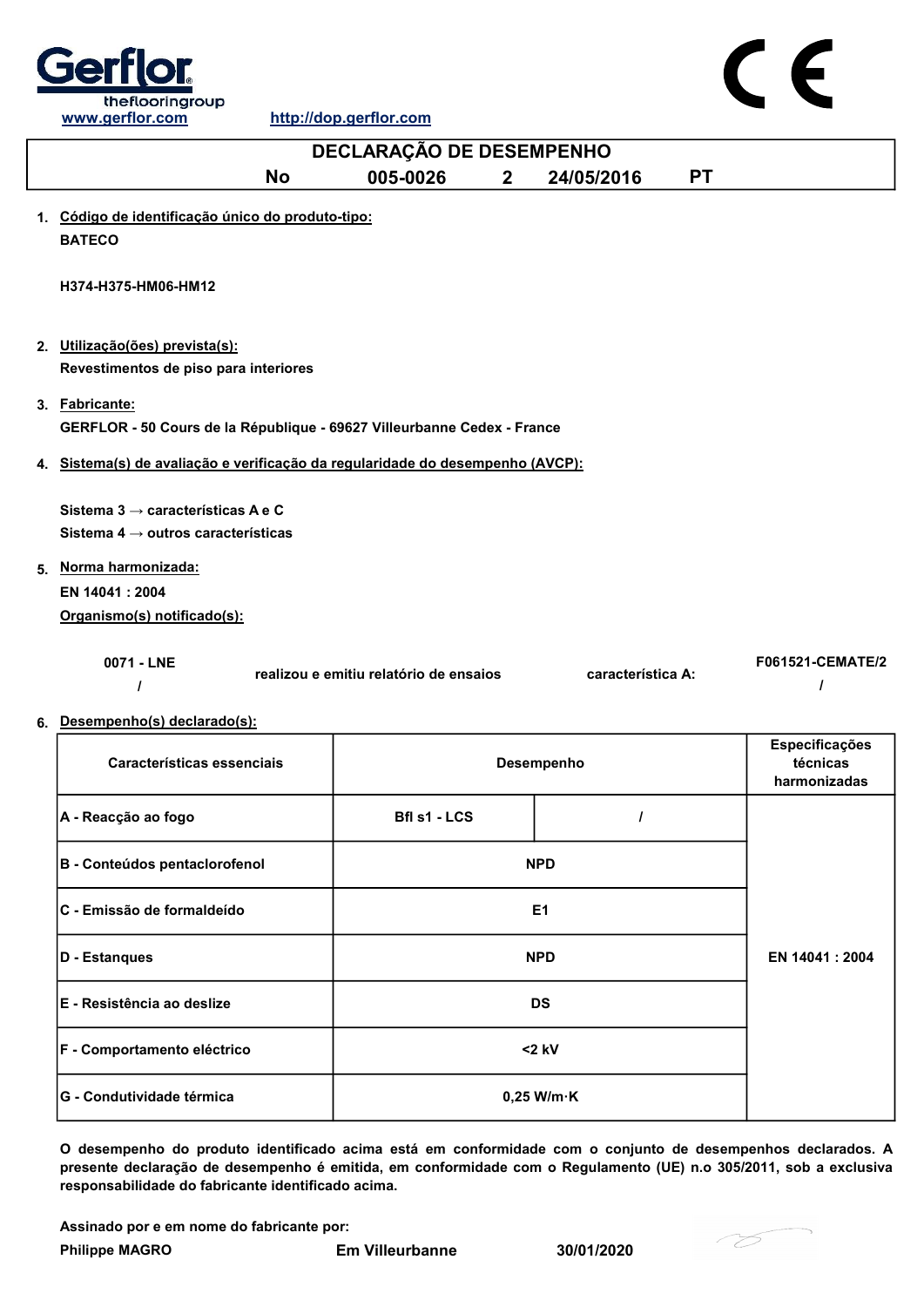

| DECLARAȚIA DE PERFORMANȚĂ                                                                |                                               |             |                   |           |                                      |  |
|------------------------------------------------------------------------------------------|-----------------------------------------------|-------------|-------------------|-----------|--------------------------------------|--|
| <b>No</b>                                                                                | 005-0026                                      | $2^{\circ}$ | 24/05/2016        | <b>RO</b> |                                      |  |
| 1. Cod unic de identificare al produsului-tip:<br><b>BATECO</b>                          |                                               |             |                   |           |                                      |  |
| H374-H375-HM06-HM12                                                                      |                                               |             |                   |           |                                      |  |
| 2. Utilizare (utilizări) preconizată (preconizate):                                      |                                               |             |                   |           |                                      |  |
| Pardoseală pentru utilizarea în interior                                                 |                                               |             |                   |           |                                      |  |
| 3. Fabricant:<br>GERFLOR - 50 Cours de la République - 69627 Villeurbanne Cedex - France |                                               |             |                   |           |                                      |  |
| 4. Sistemul (sistemele) de evaluare și de verificare a constanței performanței:          |                                               |             |                   |           |                                      |  |
| Sistemului 3 → caracteristici A și C                                                     |                                               |             |                   |           |                                      |  |
| Sistemului 4 $\rightarrow$ alte caracteristici                                           |                                               |             |                   |           |                                      |  |
| 5. Standard armonizat:                                                                   |                                               |             |                   |           |                                      |  |
| EN 14041: 2004                                                                           |                                               |             |                   |           |                                      |  |
| Organism (organisme) notificat(e):                                                       |                                               |             |                   |           |                                      |  |
| 0071 - LNE                                                                               | a efectuat și a emis rezultatele încercărilor |             | caracteristici A: |           | F061521-CEMATE/2                     |  |
| 6. Performanța (performanțe) declarată (declarate):                                      |                                               |             |                   |           |                                      |  |
| Caracteristici esențiale                                                                 |                                               |             | Performanță       |           | Specificațiile tehnice<br>armonizate |  |
| A - Reacție la foc                                                                       | Bfl s1 - LCS                                  |             | 1                 |           |                                      |  |
| B - Continutul de pentaclorfenol                                                         |                                               |             | <b>NPD</b>        |           |                                      |  |

| $ D - De$ etansare                  | <b>NPD</b>           | EN 14041 : 2004 |
|-------------------------------------|----------------------|-----------------|
| <b>IE - Rezistenta la alunecare</b> | <b>DS</b>            |                 |
| <b>F</b> - Electrice comportament   | $<$ 2 kV             |                 |
| <b>IG - Conductivitate termică</b>  | $0,25$ W/m $\cdot$ K |                 |
|                                     |                      |                 |

Performanța produsului identificat mai sus este în conformitate cu setul de performanțe declarate. Această declarație de performanță este eliberată în conformitate cu Regulamentul (UE) nr. 305/2011, pe răspunderea exclusivă a fabricantului identificat mai sus.

Semnată pentru și în numele fabricantului de către:

C - Emisiile de formaldehidă E1

Philippe MAGRO În Villeurbanne 30/01/2020

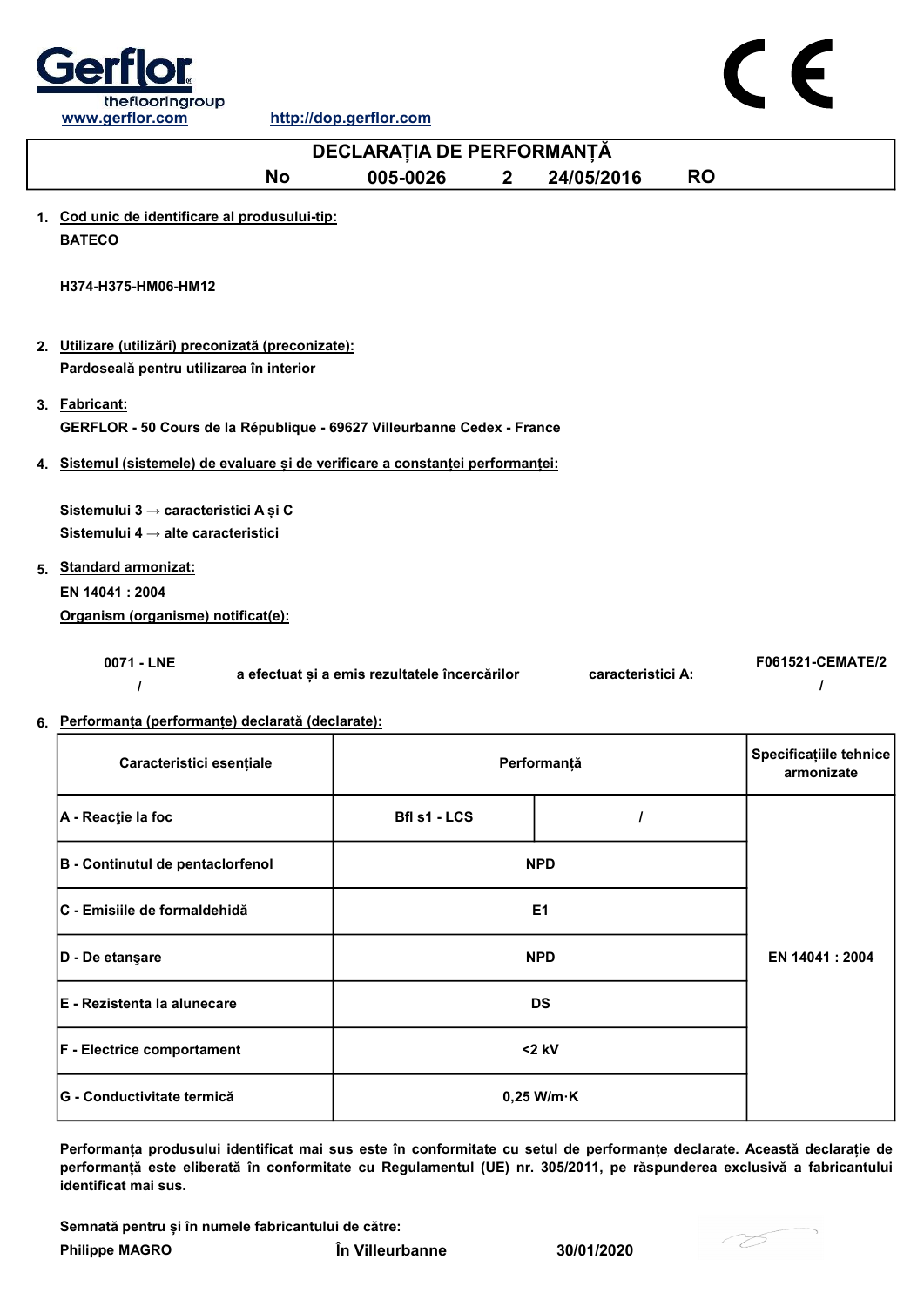



| <b>No</b>                                                                              | 005-0026                              | 2 <sup>1</sup> | 24/05/2016       | <b>SK</b> |                                            |
|----------------------------------------------------------------------------------------|---------------------------------------|----------------|------------------|-----------|--------------------------------------------|
| 1. Jedinečný identifikačný kód typu výrobku:<br><b>BATECO</b>                          |                                       |                |                  |           |                                            |
| H374-H375-HM06-HM12                                                                    |                                       |                |                  |           |                                            |
| 2. Zamýšľané použitie/použitia:<br>Dlážkoviny pre interiérové priestory                |                                       |                |                  |           |                                            |
| 3. Výrobca:<br>GERFLOR - 50 Cours de la République - 69627 Villeurbanne Cedex - France |                                       |                |                  |           |                                            |
| 4. Systém(-y) posudzovania a overovania nemennosti parametrov:                         |                                       |                |                  |           |                                            |
| Systéme 3 → vlastnosti A a C<br>Systéme 4 → ostatné vlastnosti                         |                                       |                |                  |           |                                            |
| 5. Harmonizovaná norma:                                                                |                                       |                |                  |           |                                            |
| EN 14041: 2004                                                                         |                                       |                |                  |           |                                            |
| Notifikovaný(-é) subjekt(-y):                                                          |                                       |                |                  |           |                                            |
| 0071 - LNE<br>ı                                                                        | vykonal a vydala protokoly o skúškach |                | vlastnosti A:    |           | F061521-CEMATE/2<br>$\prime$               |
| 6. Deklarované parametre:                                                              |                                       |                |                  |           |                                            |
| Podstatné vlastnosti                                                                   |                                       |                | <b>Parametre</b> |           | Harmonizované<br>technické<br>špecifikácie |
| A - Reakcia na oheň                                                                    | Bfl s1 - LCS                          |                | $\prime$         |           |                                            |
| B - Obsah pentanchlórfenolu (PCP)                                                      |                                       |                | <b>NPD</b>       |           |                                            |
| C - Uvoľňovanie formaldehydu                                                           |                                       |                | E <sub>1</sub>   |           |                                            |
| D - Vodotesnosť                                                                        |                                       |                | <b>NPD</b>       |           | EN 14041: 2004                             |
| E - Odolnosť proti pošmyknutiu                                                         |                                       |                | <b>DS</b>        |           |                                            |
| F - Elektrické správanie                                                               |                                       |                | $<$ 2 kV         |           |                                            |

Uvedené parametre výrobku sú v zhode so súborom deklarovaných parametrov. Toto vyhlásenie o parametroch sa v súlade s nariadením (EÚ) č. 305/2011 vydáva na výhradnú zodpovednosť uvedeného výrobcu.

0,25 W/m·K

Podpísal(-a) za a v mene výrobcu:

G - Tepelná vodivosť

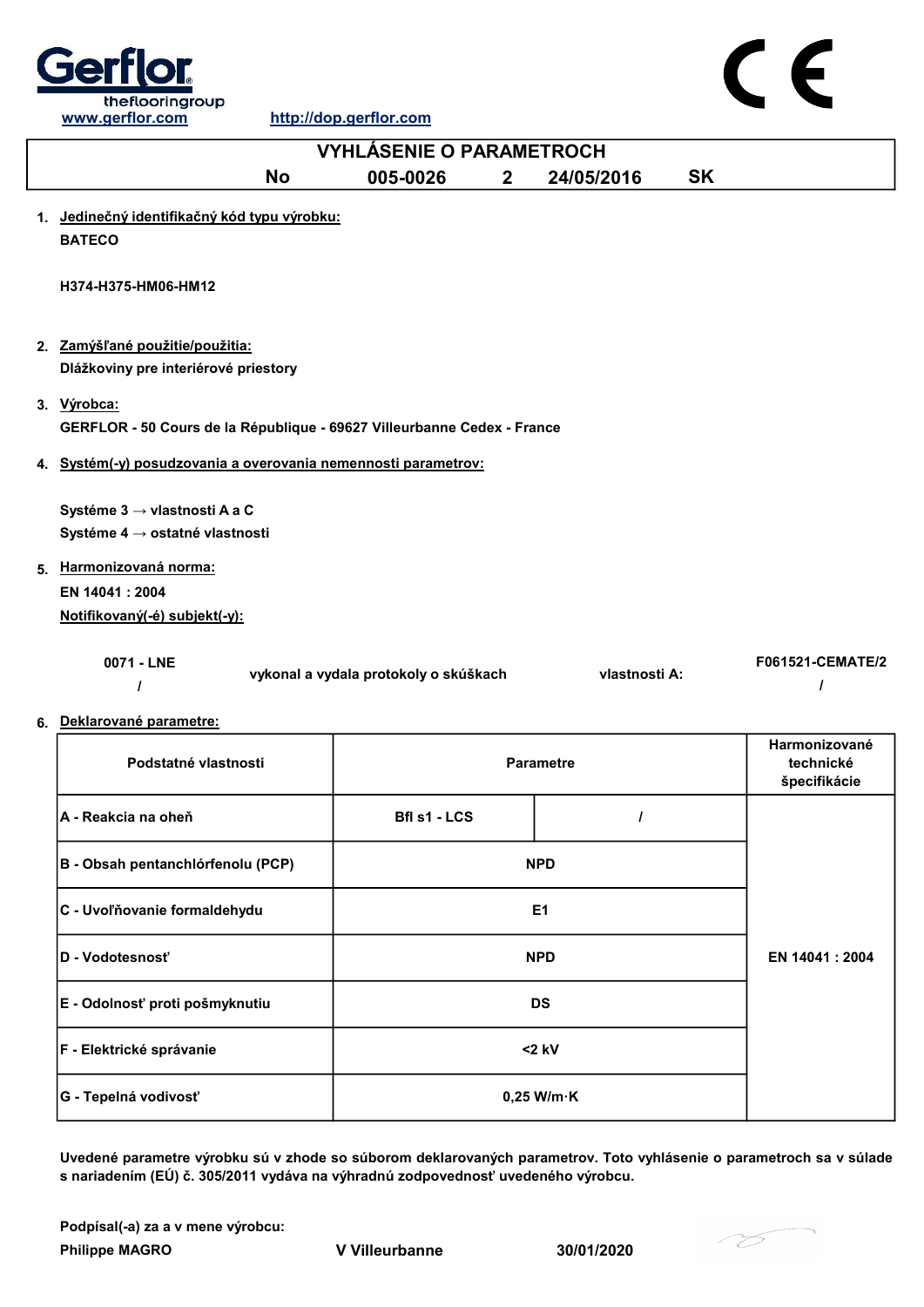



| <b>IZJAVA O LASTNOSTIH</b>                                                                  |                                          |              |                |           |                                            |
|---------------------------------------------------------------------------------------------|------------------------------------------|--------------|----------------|-----------|--------------------------------------------|
| <b>No</b>                                                                                   | 005-0026                                 | $\mathbf{2}$ | 24/05/2016     | <b>SL</b> |                                            |
| 1. Enotna identifikacijska oznaka tipa proizvoda:<br><b>BATECO</b>                          |                                          |              |                |           |                                            |
| H374-H375-HM06-HM12                                                                         |                                          |              |                |           |                                            |
| 2. Predvidena uporaba:<br>Talne obloge za notranjo uporabo                                  |                                          |              |                |           |                                            |
| 3. Proizvajalec:<br>GERFLOR - 50 Cours de la République - 69627 Villeurbanne Cedex - France |                                          |              |                |           |                                            |
| 4. Sistemi ocenjevanja in preverjanja nespremenljivosti lastnosti:                          |                                          |              |                |           |                                            |
| Sistema 3 → značilnosti A in C<br>Sistema 4 → drugi značilnosti                             |                                          |              |                |           |                                            |
| 5. Harmonizirani standard:<br>EN 14041: 2004<br>Priglašeni organi:                          |                                          |              |                |           |                                            |
| 0071 - LNE<br>$\prime$                                                                      | je izvedel in izdal poročila o preskusih |              | značilnosti A: |           | F061521-CEMATE/2                           |
| 6. Navedene lastnosti:                                                                      |                                          |              |                |           |                                            |
| Bistvene značilnosti                                                                        |                                          |              | Lastnost       |           | Harmonizirane<br>tehnične<br>specifikacije |
| A - Reakcija na ogenj                                                                       | Bfl s1 - LCS                             |              | I              |           |                                            |
| <b>B</b> - Pentaklorofenol vsebina                                                          |                                          |              | <b>NPD</b>     |           |                                            |
| C - Emisije formaldehida                                                                    |                                          |              | E1             |           |                                            |
| D - Voda                                                                                    |                                          |              | <b>NPD</b>     |           | EN 14041 : 2004                            |
| E - Odpornost na drenje                                                                     |                                          |              | <b>DS</b>      |           |                                            |

Lastnosti proizvoda, navedenega zgoraj, so v skladu z navedenimi lastnostmi. Za izdajo te izjave o lastnostih je v skladu z Uredbo (EU) št. 305/2011 odgovoren izključno proizvajalec, naveden zgoraj.

Podpisal za in v imenu proizvajalca:

Philippe MAGRO V Villeurbanne 30/01/2020

F - Električno obnašanje <2 kV

G - Toplotna prevodnost and a metal control of the U of the U of the U of the U of the U of the U of the U of the U of the U of the U of the U of the U of the U of the U of the U of the U of the U of the U of the U of the